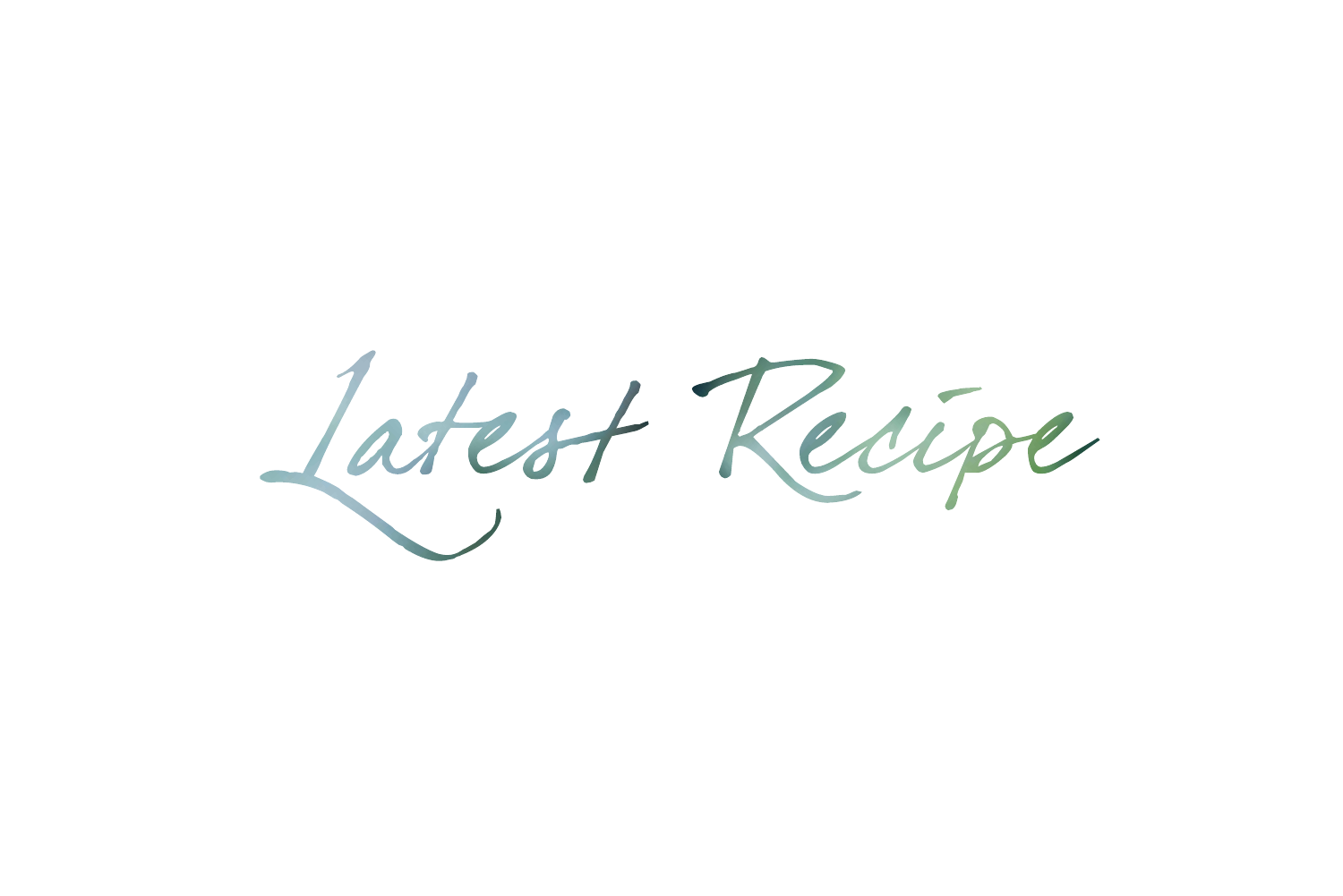Sample the simple pleasures of salt, vinegar, spice, sugar and chocolate. Five different elements that alone or together can turn the freshest and finest of natural ingredients into exciting tastes and unexpected combinations. Let Le Méridien take you on a taste of discovery with some truly delicious and evocative creations.

塩、ビネガー、スパイス、砂糖、チョコレートのシンプルかつ深い味わいを お試しください。この5つの要素がひとつでも、また合わさっても斬新な味を 引き出し、予想を超えるコンビネーションを生み出します。

ル・メリディアンがおいしいお料理と刺激的な創作で、皆様を新しい味の 発見へとお連れいたします。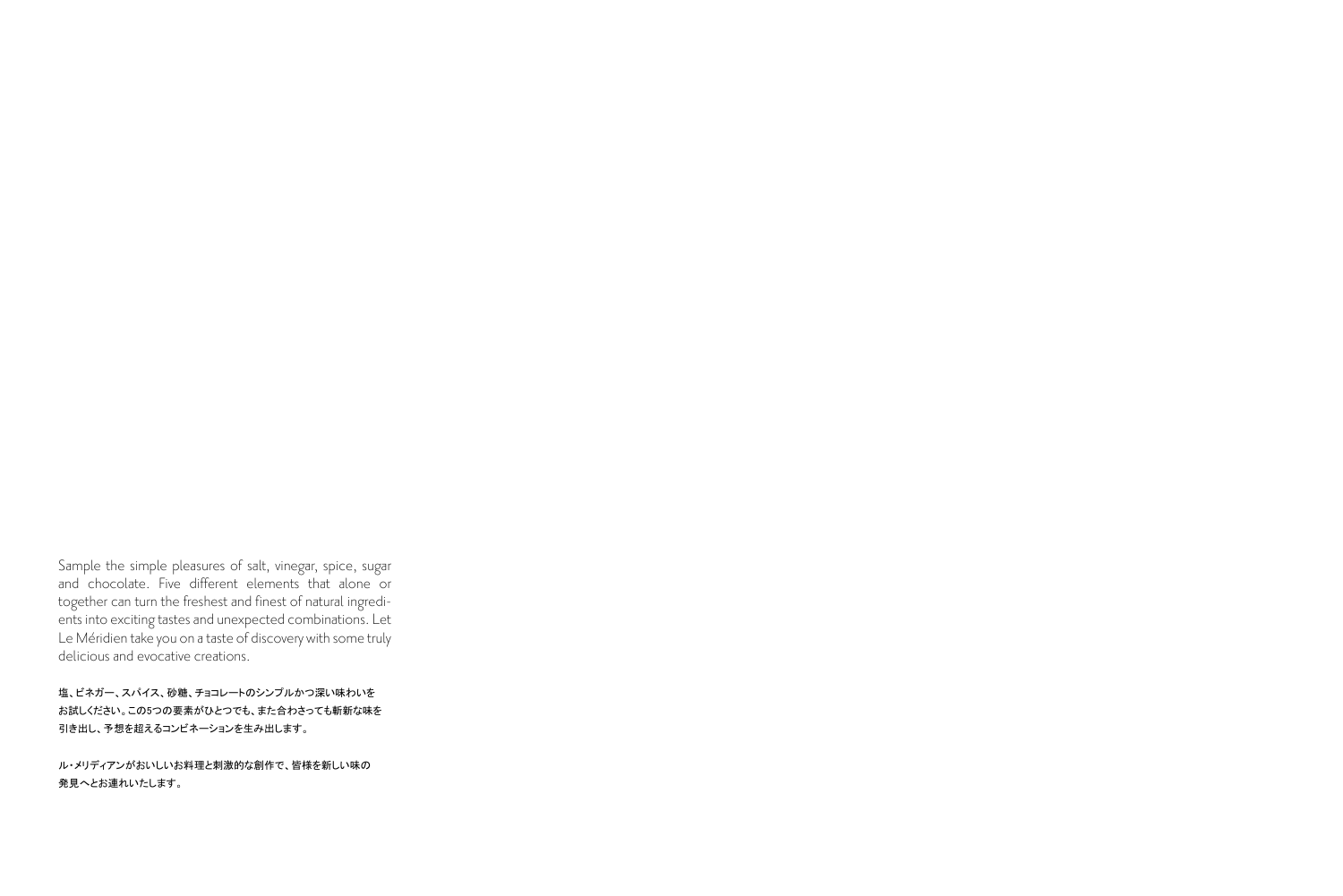### **SNACKS** スナック

| Italian Olives<br>baked olives, celery, roasted pepper, fennel seed<br>イタリアンオリーブ<br>ベークドオリーブ セロリ ローストペッパー フェンネルシード                                           | 150 |
|--------------------------------------------------------------------------------------------------------------------------------------------------------------|-----|
| French Croutons<br>warm brie cheese on toast with dried fruits and sunflower seeds<br>フレンチクルトンのトースト<br>ドライフルーツとサンフラワーシードのトースト とろけるブリーチーズのせ                   | 250 |
| Mexican Inspired $\hspace{0.1em}\sqrt{ }$<br>jicama tacos filled with chicken, avocado and spicy mayonnaise<br>葛いものヘルシータコス<br>鶏肉 アボカド スパイシーマヨネーズを葛いものシェルで包んで | 280 |
| Satay Gai rue Moo<br>grilled chicken or pork skewers with peanut curry sauce<br>タイ風串焼き<br>ピーナッツカレーソースを添えて 鶏肉か豚肉のいずれかをお選びください                                 | 240 |

#### Signature dish シグネチャーディッシュ Spicy スパイシー (2) contains pork 豚肉使用 **b** vegetarian ベジタリアン レ vegetarian option available ベジタリアンオプション可

Allow us to fulfil your needs – please let one of our associates know if you have any special dietary requirements, food allergies or food intolerance

All prices are in THB and are subject to 7% government tax and 10% service charge<br>食物アレルギーをお持ちのお客様はスタッフまでご連絡ください。上記金額はタイバーツ建てとなります。別途7%のVAT及び10%のサービス料金加算となりますことをご了承ください。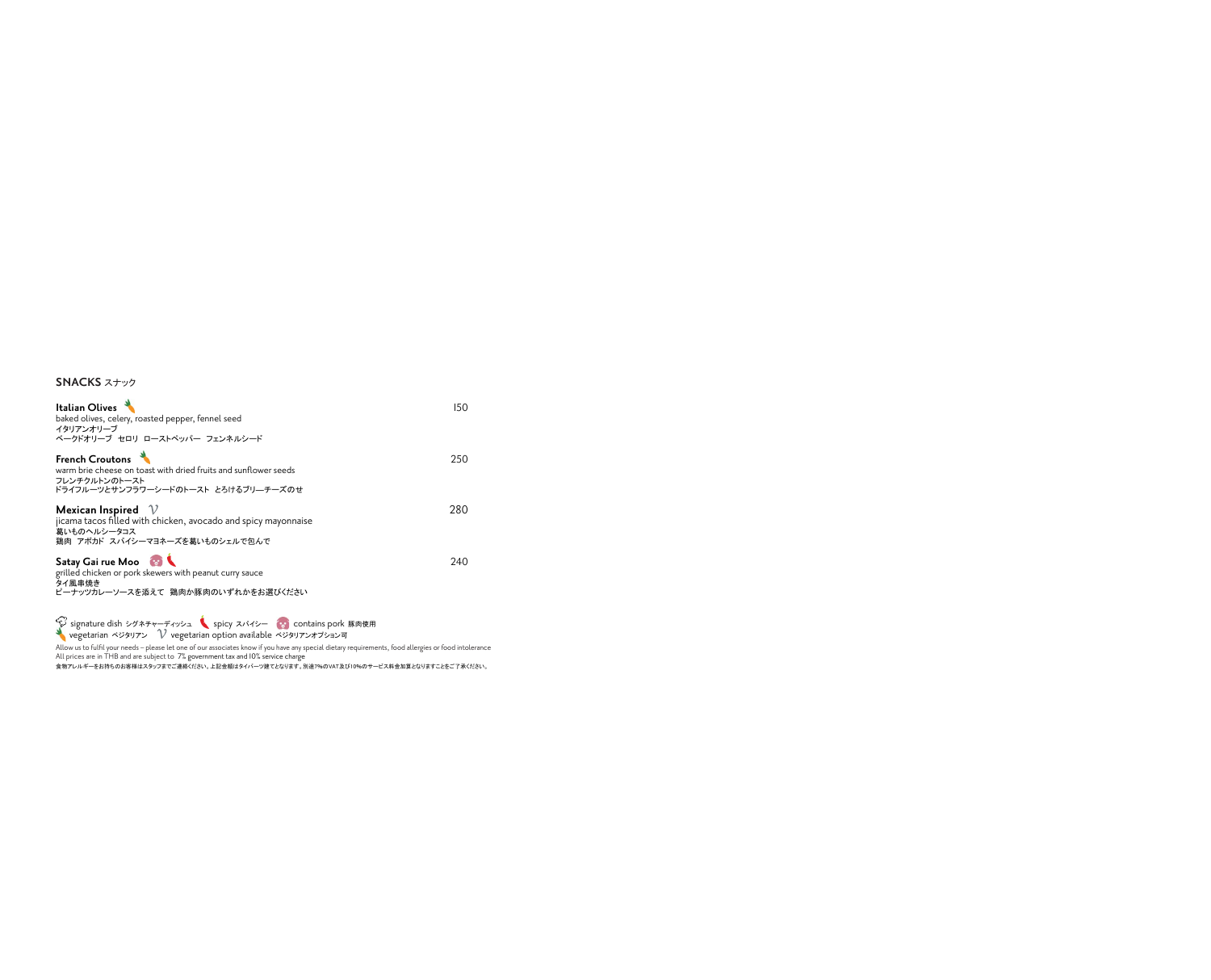| Phor Phia  ae<br>homemade deep-fried vegetable spring rolls<br>自家製揚げ野菜春巻き                                                         | 220 |
|-----------------------------------------------------------------------------------------------------------------------------------|-----|
| Fresh Spring Rolls $V$<br>filled with vermicelli and shrimp<br>春雨と海老の生春巻き                                                         | 220 |
| <b>APPETIZER 前菜</b>                                                                                                               |     |
| Portobello<br>marinated mushroom, tomato, mozzarella, wild rocket<br>ポートベロマッシュルームのサラダ<br>トマト・モッツァレラチーズ・ルッコラをポートベロマッシュルームで挟んだサラダです | 360 |
| Healthy Vegetable Terrine<br>layered with goat cheese, apple juice reduction<br>野菜のテリーヌ<br>ゴートチーズ・リンゴのリダクションソース                   | 380 |

 $\bigoplus$  signature dish シグネチャーディッシュ Spicy スパイシー (☆) contains pork 豚肉使用  $\blacksquare$  vegetarian ベジタリアン  $\hspace{0.1 cm}\mathcal{V}\hspace{0.1 cm}$  vegetarian option available ベジタリアンオプション可 Allow us to fulfil your needs – please let one of our associates know if you have any special dietary requirements, food allergies or food intolerance All prices are in THB and are subject to 7% government tax and I0% service charge<br>食物アレルギーをお持ちのお客様はスタッフまでご連絡ください。上記金額はタイパーツ建てとなります。別途7%のVAT及び10%のサービス料金加算となりますことをご了承ください。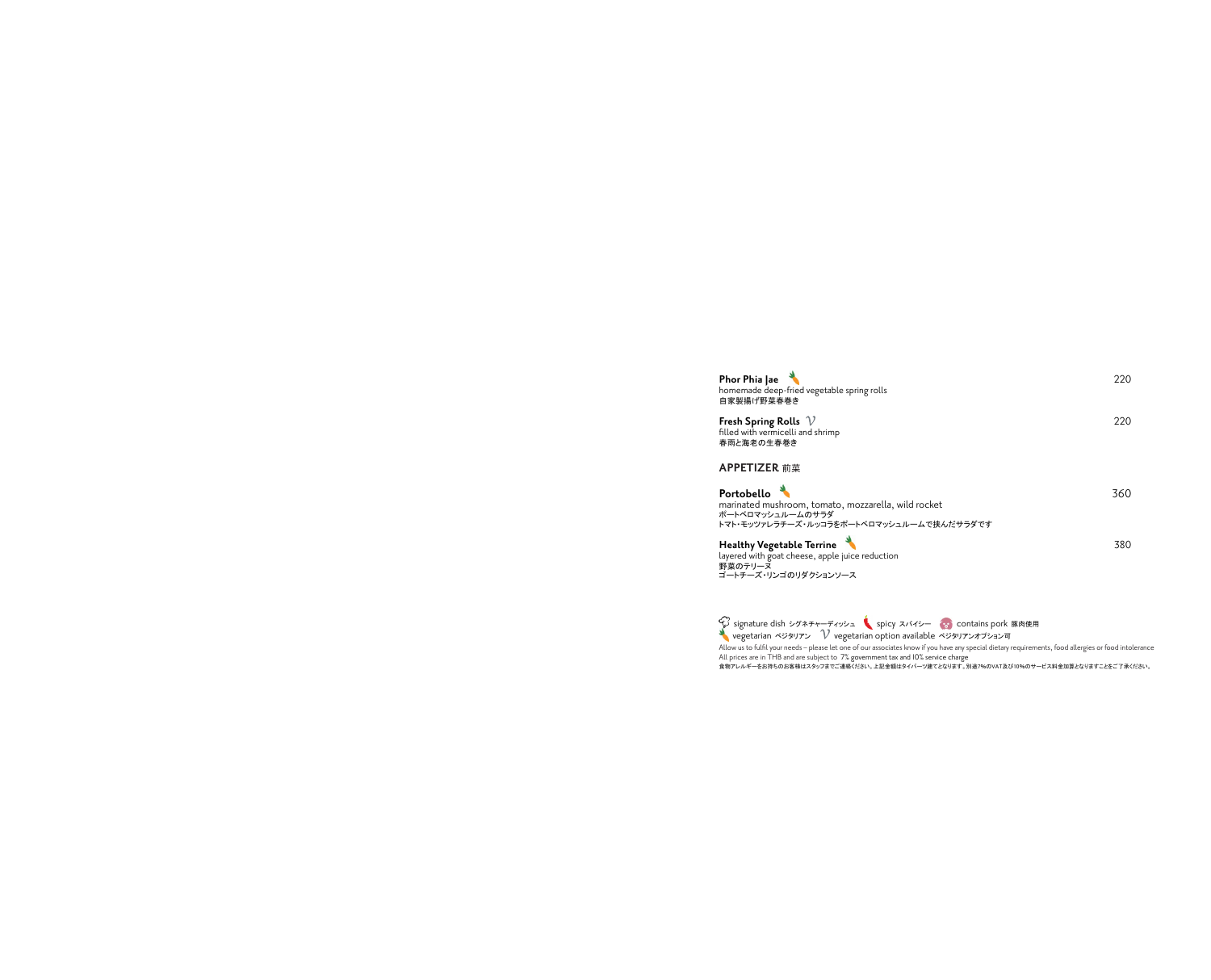| Herb and Spice Cured Sustainable Salmon $\mathbb{C}^2$<br>with fruit and vegetable salad, citrus-olive oil emulsion<br>自家製サーモンマリネ<br>ハーブとスパイスで清け込みました<br>フルーツと野菜 シトラスとオリーブオイルのエマルション | 420 |
|--------------------------------------------------------------------------------------------------------------------------------------------------------------------------------------|-----|
| <b>Alaskan Ocean Scallop</b><br>wrapped with bacon, served with caramelized mango and eucalyptus apple puree<br>アラスカ産ホタテのベーコン包み<br>カラメルマンゴー リンゴのピューレ                                 | 560 |
| 24 Months Aged Parma Ham<br>with port-infused rock melon<br>24カ月熟成パルマハム<br>ポートワインに浸したメロンと共に                                                                                          | 420 |
| Mieng Goong Tord Nam Makham $\mathbb{C}^3$<br>deep-fried shrimp in betel leaves with coconut and tamarind<br>揚げ海老 キンマの葉包み<br>タマリンドココナッツソース                                           | 360 |

↓ signature dish シグネチャーディッシュ Spicy スパイシー (☆) contains pork 豚肉使用 **b** vegetarian ベジタリアン  $\mathcal V$  vegetarian option available ベジタリアンオプション可

Allow us to fulfil your needs – please let one of our associates know if you have any special dietary requirements, food allergies or food intolerance

All prices are in THB and are subject to 7% government tax and 10% service charge<br>食物アレルギーをお持ちのお客様はスタッフまでご連絡ください。上記金額はタイパーツ建てとなります。別途7%のVAT及び10%のサービス料金加算となりますことをご了承ください。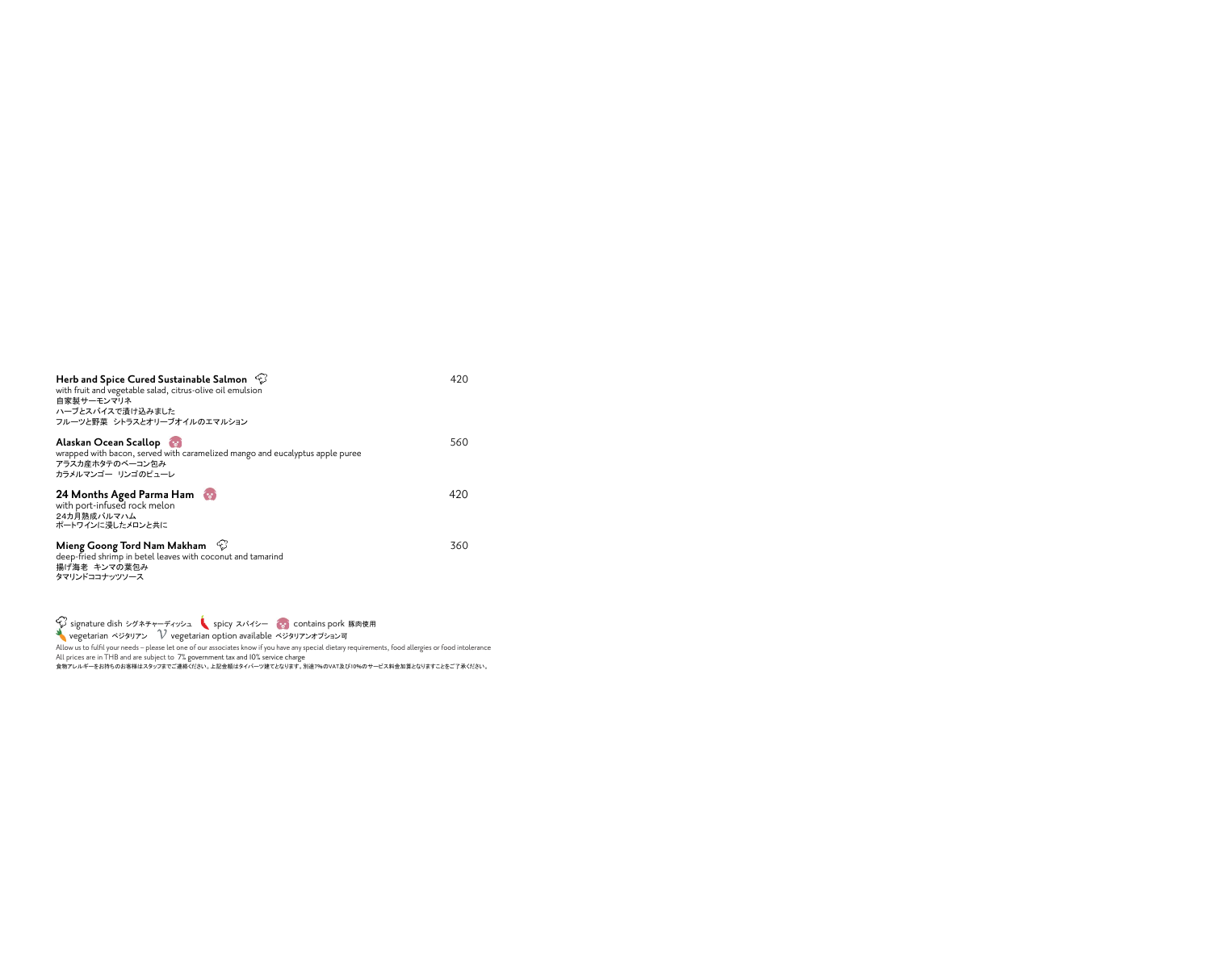| Nam Prik Ong<br>grilled pork and tomato chili dip with seasonal organic vegetables<br>トマトと豚肉の野菜ディップ<br>生野菜をトマトと豚挽肉を煮詰めたディップでお召し上がりください                    | 360 |
|-----------------------------------------------------------------------------------------------------------------------------------------------------------|-----|
| Larb Gai<br>spicy minced chicken with shallot, fish sauce, lime, mint and crunchy rice powder<br>鶏肉のラーブ<br>鶏ひき肉 エシャレット 魚醤 ライム ミントリーフ ライスパウダー              | 220 |
| Yum Talay<br>squid, prawn and mussel with onion, tomato, lime and fish sauce<br>タイ風シーフードサラダ<br>イカ 海老 ムール貝 玉ねぎ ライム 魚醤                                      | 360 |
| Deep-fried E-sarn Pork Sausages<br>flavoured with garlic, served with deep-fried chili and rice crackers<br>イサーンソーセージ<br>発酵させた豚肉のソーセージ 揚げ唐辛子とライスクラッカーを添えて | 260 |

 $\bigcirc$  signature dish シグネチャーディッシュ Spicy スパイシー (☆) contains pork 豚肉使用 **begetarian ベジタリアン 3 V vegetarian option available ベジタリアンオプション可** Allow us to fulfil your needs – please let one of our associates know if you have any special dietary requirements, food allergies or food intolerance All prices are in THB and are subject to 7% government tax and IO% service charge<br>食物アレルギーをお持ちのお客様はスタッフまでご連絡ください。上記金額はタイパーツ建てとなります。別途7%のVAT及び10%のサービス料金加算となりますことをご了承ください。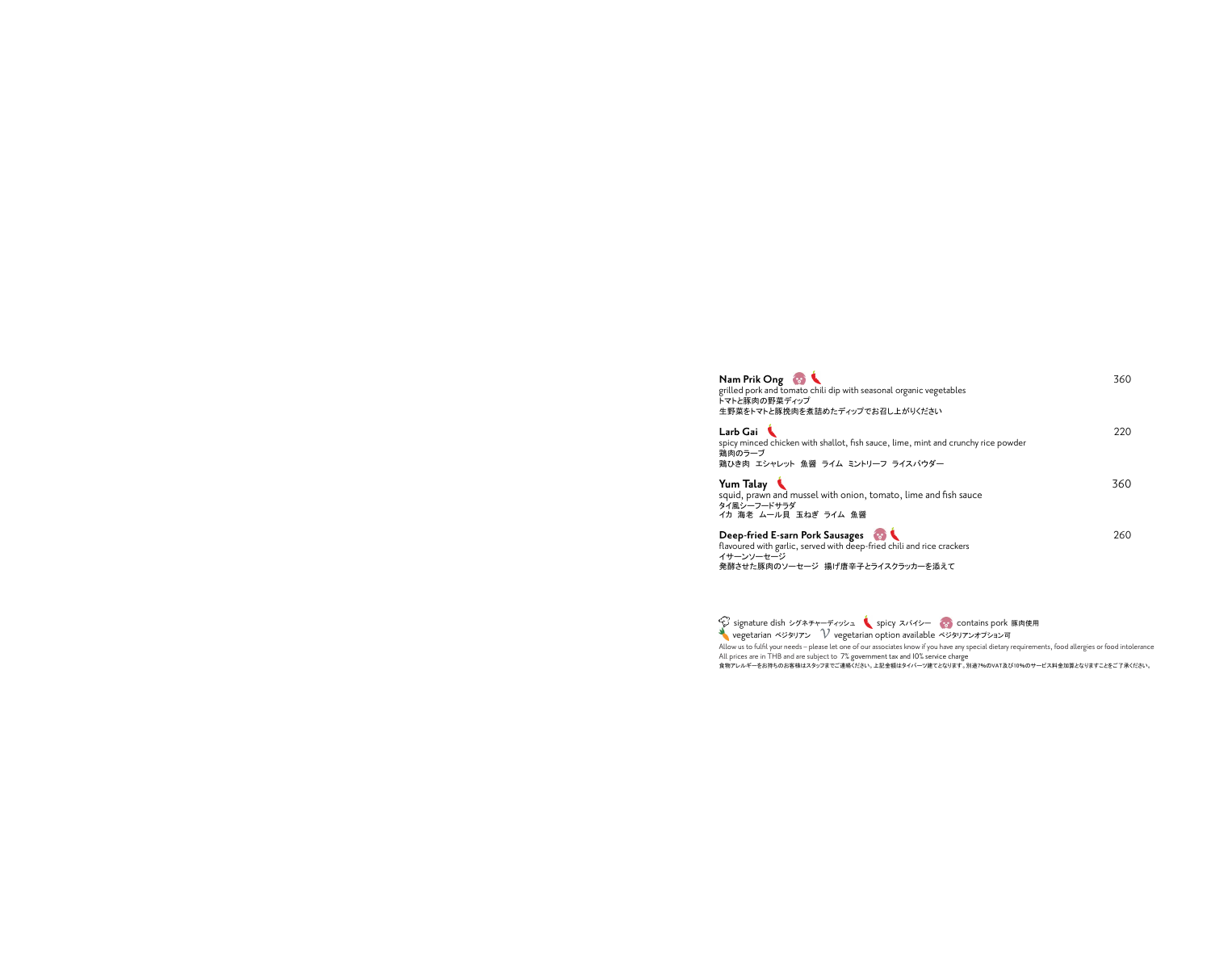## **SALAD サラダ**

| Classic Caesar $\bullet$ $\mathcal V$<br>crispy romaine lettuce, bacon bits, shaved parmesan<br>シーザーサラダ                                      | 330 |
|----------------------------------------------------------------------------------------------------------------------------------------------|-----|
| ロメインレタス ベーコン パルメザンチーズ<br>your choice of topping: avocado, chicken, prawn or smoked salmon<br>追加トッピング:アボカド 鶏肉 海老 スモークサーモン                     | 380 |
| Greek Salad<br>fresh cucumber, cherry tomatoes, feta cheese, kalamata olives, oregano oil<br>グリークサラダ<br>きゅうり チェリートマト フェタチーズ カラマタオリーブ オレガノオイル | 280 |
| <b>Baby Spinach</b><br>with smoked eggplant, balsamic vinegar and pumpkin seeds<br>ほうれん草のサラダ<br>燻し茄子 バルサミコ酢 かぼちゃの種                           | 320 |

 $\sqrt[4]{ }$  signature dish シグネチャーディッシュ spicy スパイシー (\*) contains pork 豚肉使用 **♦ vegetarian ≺ジタリアン**  $\mathcal V$  **vegetarian option available ベジタリアンオプション可** Allow us to fulfil your needs – please let one of our associates know if you have any special dietary requirements, food allergies or food intolerance All prices are in THB and are subject to 7% government tax and 10% service charge<br>食物アレルギーをお持ちのお客様はスタッフまでご連絡ください。上記金額はタイバーツ建てとなります。別途7%のVAT及び10%のサービス料金加算となりますことをご了承ください。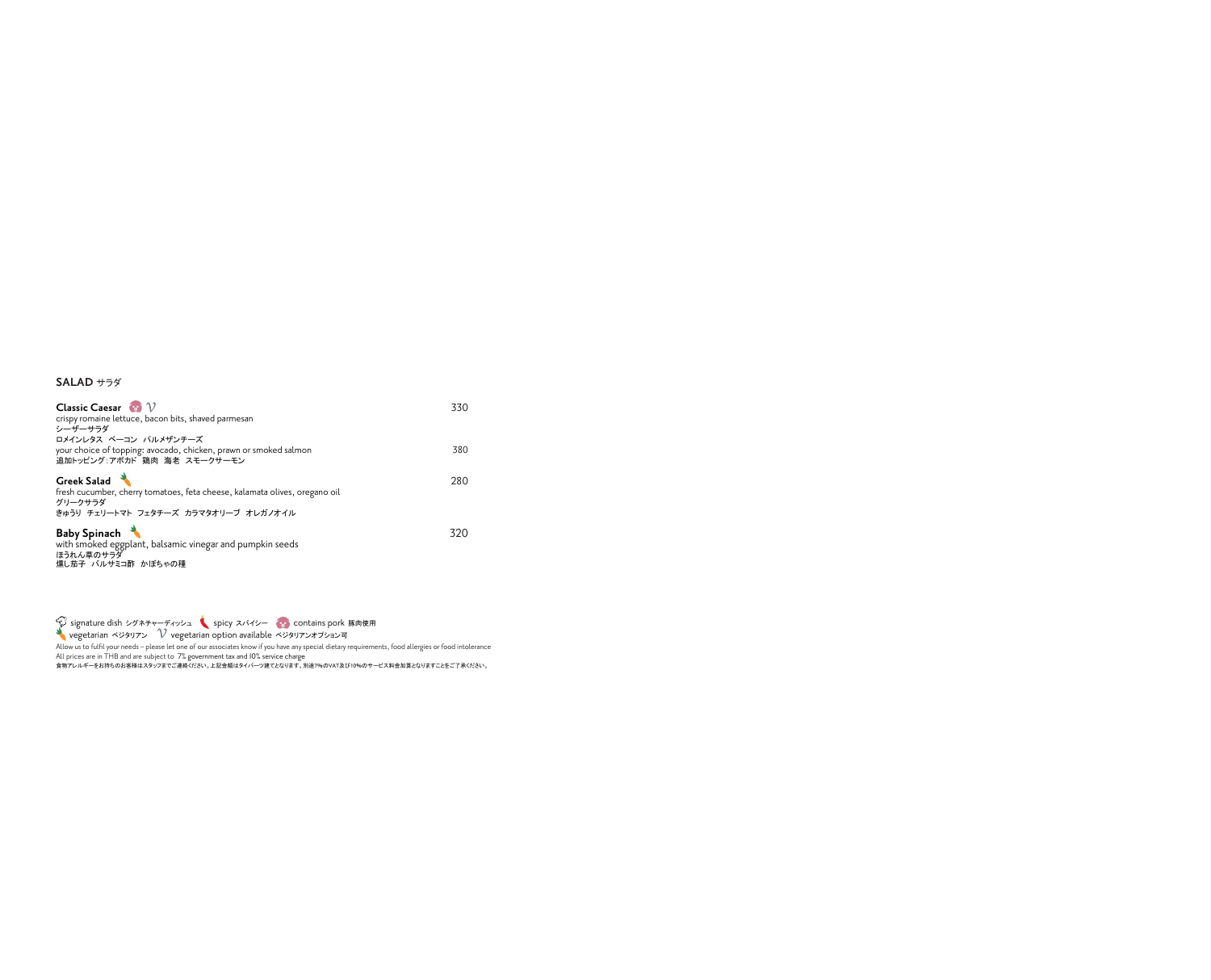| Organic Quinoa<br>with mediterranean capers, olives, almond and herbs<br>オーガニックキヌアサラダ<br>ケッパー オリーブ アーモンド ハーブ                                                                                                                                                                                                                          | 320 |
|---------------------------------------------------------------------------------------------------------------------------------------------------------------------------------------------------------------------------------------------------------------------------------------------------------------------------------------|-----|
| Som Tam Goong Sod<br>spicy green papaya salad with prawn<br>パパイヤサラダ<br>車海老の塩茹でを添えて                                                                                                                                                                                                                                                    | 310 |
| Yum Som $O \otimes$<br>thai pomelo salad with crispy shallot, dried shrimp, garlic, dried coconut and roasted chili paste<br>ポメロサラダ<br>干し海老 クリスピーエシャレット ニンニク ドライココナッツ チリペースト                                                                                                                                                          | 340 |
| Yum Hed $\mathcal V$<br>spicy mushroom with onion, tomato, lime and fish sauce<br>タイ風キノコサラダ<br>スパイシーマッシュルーム 玉ねぎ トマト ライム 魚醤                                                                                                                                                                                                            | 220 |
| Yum Nuea Yang $\mathscr{C}$<br>spicy grilled beef salad with onion, celery, cucumber and tomato<br>牛肉のスパイシーサラダ<br>牛肉のグリル 玉ねぎ セロリ 胡瓜 トマト                                                                                                                                                                                               | 360 |
| Signature dish シグネチャーディッシュ spicy スパイシー (3) contains pork 豚肉使用<br>vegetarian ベジタリアン $\mathcal V$ vegetarian option available ベジタリアンオプション可                                                                                                                                                                                              |     |
| Allow us to fulfil your needs - please let one of our associates know if you have any special dietary requirements, food allergies or food intolerance<br>All prices are in THB and are subject to 7% government tax and IO% service charge<br>食物アレルギーをお持ちのお客様はスタッフまでご連絡ください。上記金額はタイバーツ建てとなります。別途7%のVAT及び10%のサービス料金加算となりますことをご了承ください。 |     |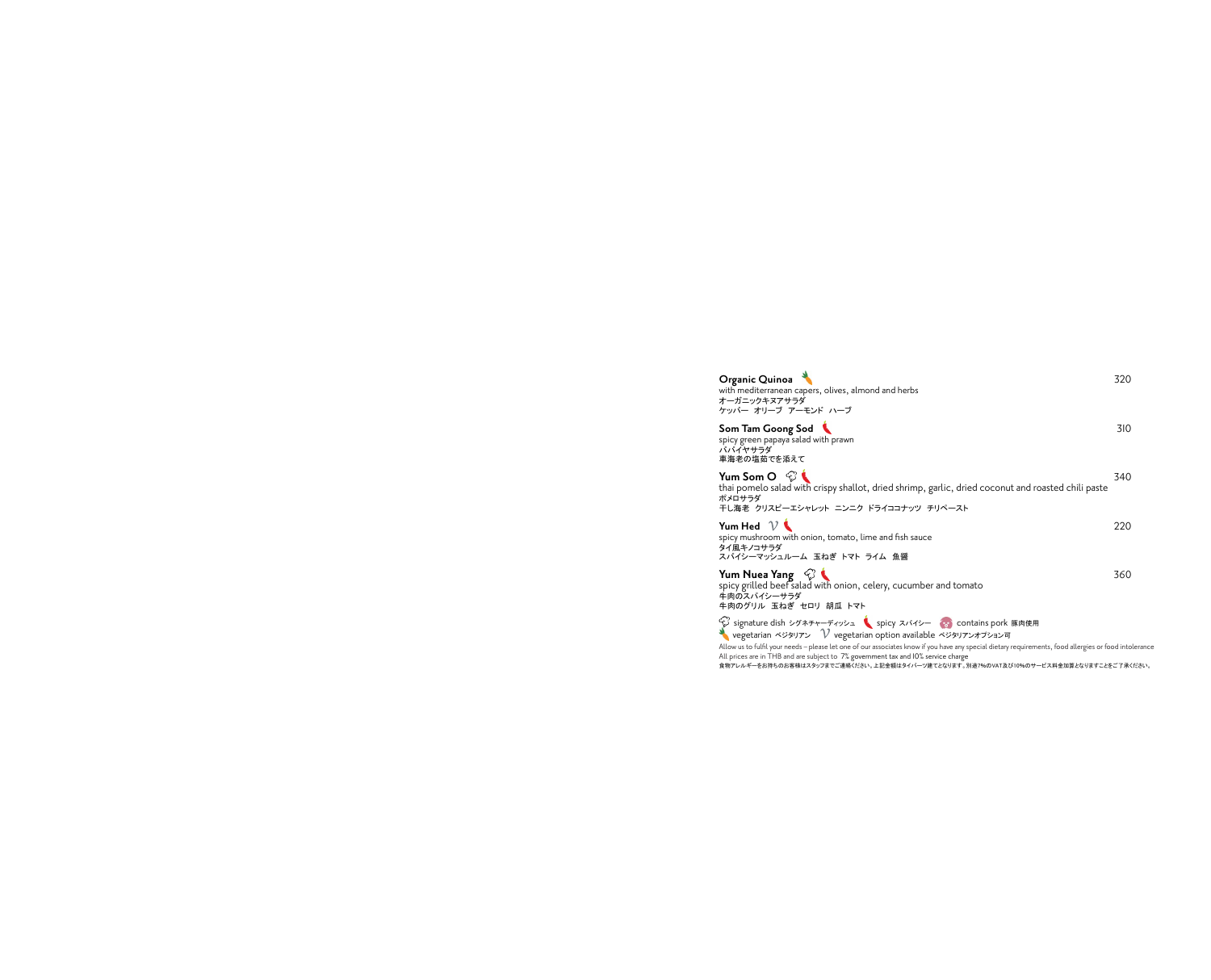SOUP<sub> $z$ </sub>

| Roasted Pumpkin and Carrot Soup<br>flavoured with basil oil<br>かぼちゃと人参のスープ<br>バジルオイル                                                                            | 250 |
|-----------------------------------------------------------------------------------------------------------------------------------------------------------------|-----|
| Soup of the Day<br>本日のスープ                                                                                                                                       | 200 |
| Tom Yum Hed $\mathcal{V}$<br>spicy and sour lemongrass soup with mushroom<br>スパイシーマッシュルームスープ<br>レモングラス ハーブ                                                      | 250 |
| Tom Yum Goong<br>spicy mushroom with onion, tomato, lime and fish sauce<br>トムヤムクン<br>車海老、レモングラス と マッシュルームのスパイシーハーバルスープ                                          | 280 |
| Tom Kha Gai<br>spicy coconut milk soup with chicken and herbs<br>トムカーガイ<br>鶏肉とハーブのスパイシーココナッツミルクスープ<br>Signature dish シグネチャーディッシュ spicy スパイシー sontains pork 豚肉使用 | 250 |
| vegetarian ベジタリアン $\mathcal V$ vegetarian option available ベジタリアンオプション可                                                                                         |     |
| Allow us to fulfil your needs - please let one of our associates know if you have any special dietary requirements, food allergies or food intolerance          |     |

All prices are in THB and are subject to 7% government tax and 10% service charge<br>食物アレルギーをお持ちのお客様はスタッフまでご連絡ください。上記金額はタイバーツ建てとなります。別途7%のVAT及び10%のサービス料金加算となりますことをご了承ください。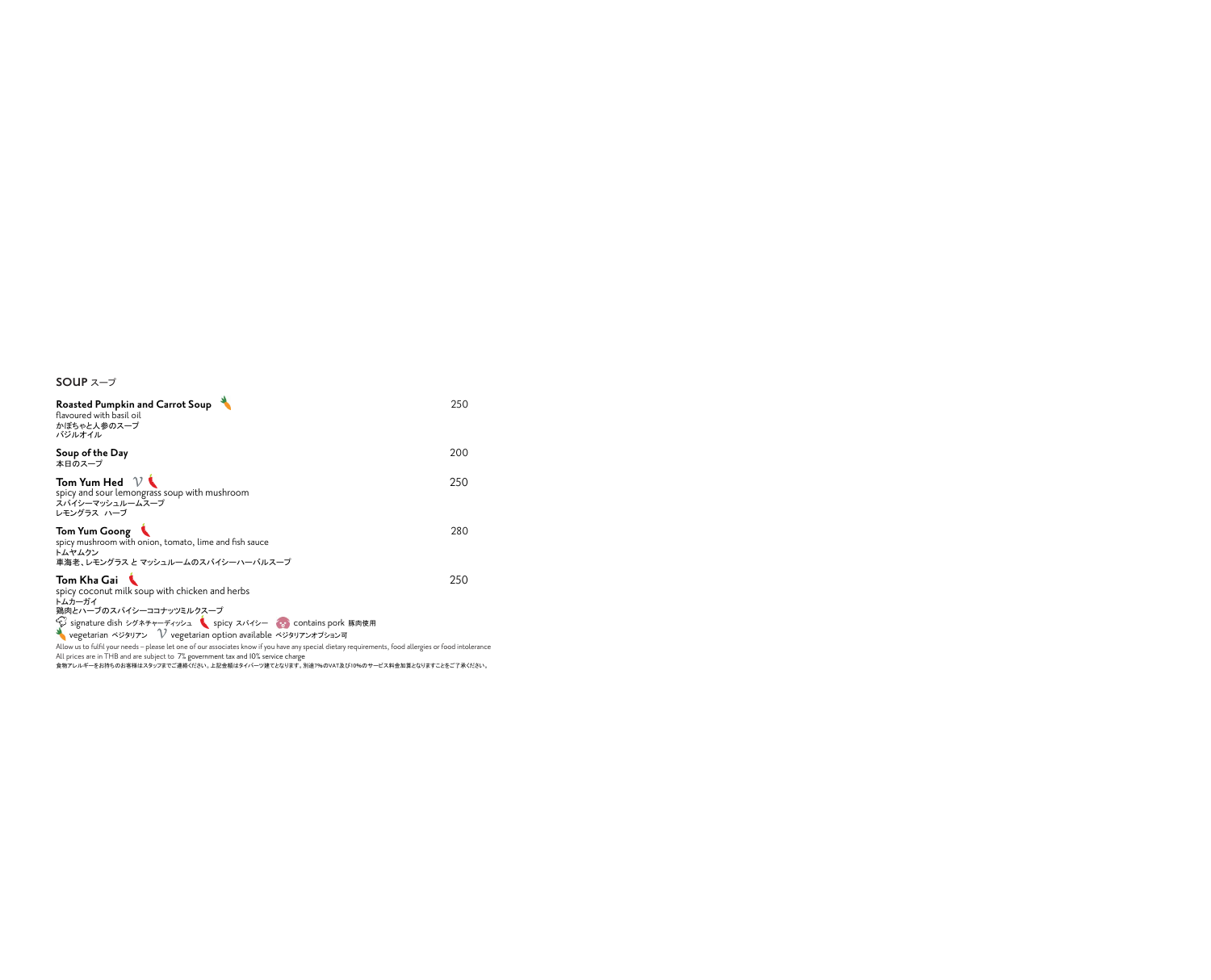## SANDWICH AND BURGER サンドイッチとハンバーガー

all sandwiches and burgers are served with french fries

| <b>Veggie Baguette</b><br>zucchini, eggplant, peppers, olive-basil pesto<br>野菜のバケット<br>ズッキーニ 茄子 胡椒 オリーブとバジルのペスト                                                             | 280 |
|-----------------------------------------------------------------------------------------------------------------------------------------------------------------------------|-----|
| <b>Russian Toast</b><br>poached egg with smoked salmon and hollandaise sauce on whole wheat toast<br>ロシアントースト<br>スモークサーモンとポーチドエッグの全麦トーストのせ オランデーズソース                        | 290 |
| "Le Club" Sandwich<br>grilled chicken, rosemary roasted bacon, egg, tomato, lettuce, dijonnaise sauce<br>クラブサンドイッチ<br>グリルチキン ベーコンのローズマリーロースト 目玉焼き トマト レタス ディジョネーズソース        | 340 |
| Thai Chicken Wrap<br>with spicy green papaya salad and lettuce<br>タイ風チキンラップ<br>スパイシーパパイヤサラダ レタス                                                                             | 360 |
| Pork Belly Burger &<br>sliced pork belly, sous vide apple, grilled mushroom, caramelized onion, bbq sauce<br>ポークベリーバーガー<br>豚バラ肉のバーガー リンゴ マッシュルーム キャラメルオニオン バーベキューソース        | 385 |
| Black Angus Beef Burger $\mathcal{C}^3$<br>220 grams angus beef, cheddar, tomato, onion, homemade ketchup<br>ブラックアンガス・ビーフバーガー<br>アンガスビーフパティ220グラム チェダーチーズ トマト タマネギ 自家製ケチャップ | 480 |



Allow us to fulfil your needs – please let one of our associates know if you have any special dietary requirements, food allergies or food intolerance All prices are in THB and are subject to 7% government tax and 10% service charge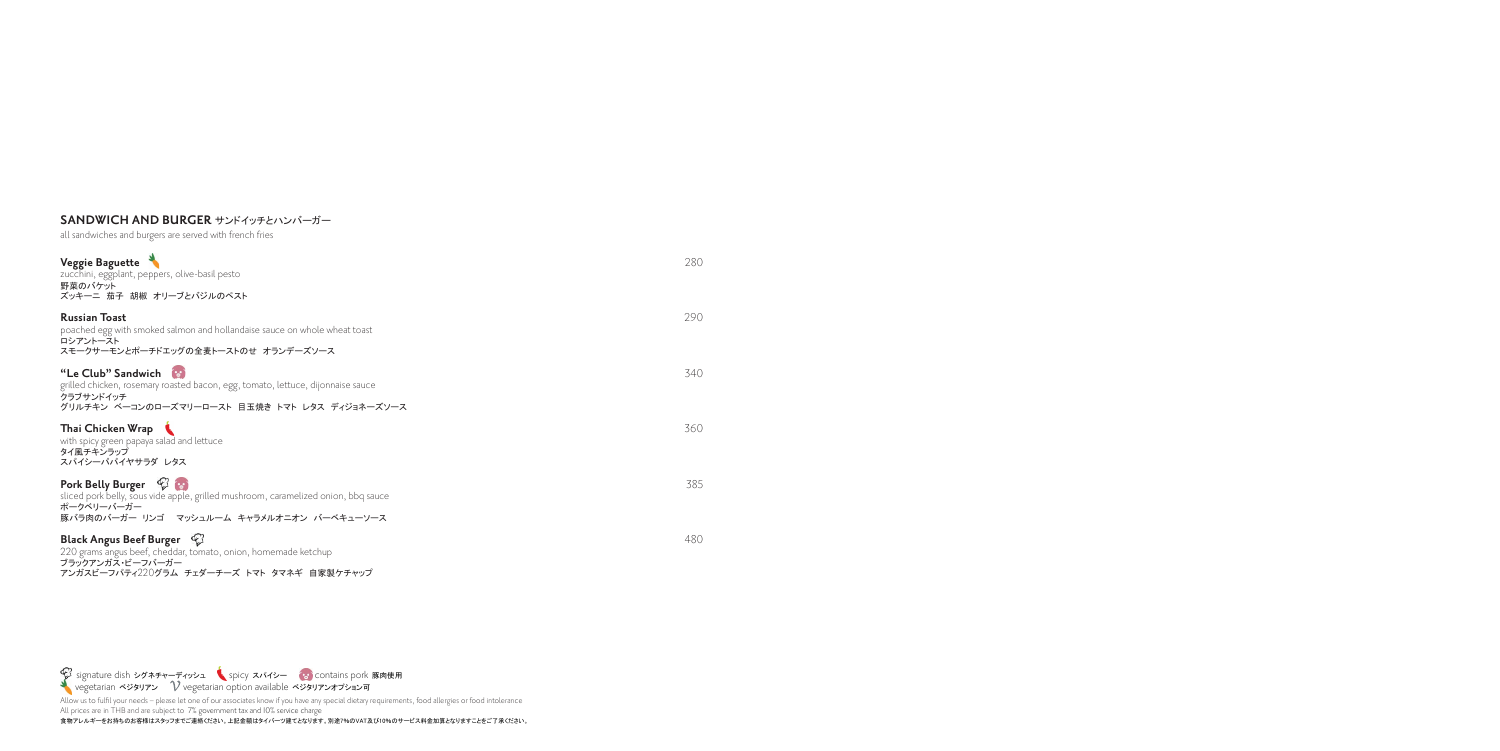#### **THAI CURRY \$4tu-**

all curries are served with jasmine rice すべてのタイカレーはジャスミンライスと共に提供いたし

**Khao Pad Gai rue Moo**  $\mathcal{V}$ wok-fried rice with your choice of sliced chicken or pork, topped with a fried egg タイチャーハン 目玉焼きのせ 鶏肉又は豚肉のいずれかをお選びください

| Gaeng Kiew Waan $\mathcal V \otimes \blacklozenge$<br>thai green curry with ginger and kaffir lime<br>made with your choice of chicken, beef, pork<br>タイグリーンカレー<br>鶏肉 牛肉 豚肉のいずれかをお選びください | 320 |
|------------------------------------------------------------------------------------------------------------------------------------------------------------------------------------------|-----|
| Gaeng Phed Ped Yang<br>thai roasted duck with red curry<br>合鴨とフルーツのレッドカレー                                                                                                                | 325 |
| Massaman Gai<br>rich mild thai chicken curry with cinnamon, peanut and potato<br>鶏のマッサマンカレー<br>シナモン ピーナッツ ジャガイモ                                                                          | 300 |
| THAI MAINS タイ料理メインコース                                                                                                                                                                    |     |
| Khao Soi<br>northern style egg noodles in curry with shallots, pickled cabbage and your choice of chicken or beef<br>カオソーイカレーヌードル<br>エシャレット キャベツ清<br>鶏肉又は牛肉のいずれかをお選びください                 | 320 |
| Pad Thai Goong $~\,$ $\mathcal{V}$<br>wok-fried flat rice noodle with prawn, bean curd, egg, peanut and tamarind sauce<br>パッタイ ミーフン炒め<br>海老 揚げ豆腐 卵 タマリンドピーナッツソース                         | 345 |
| Khao Pad Gai rue Moo $\mathcal V\otimes$                                                                                                                                                 | 280 |

Allow us to fulfil your needs – please let one of our associates know if you have any special dietary requirements, food allergies or food intolerance All prices are in THB and are subject to 7% government tax and 10% service charge 食物アレルギーをお持ちのお客様はスタッフまでご連絡ください。上記金額はタイパーツ建てとなります。別途7%のVAT及び10%のサービス料金加算となりますことをご了承ください。

| I |        |         |
|---|--------|---------|
| ٧ | $\sim$ | I<br>۰. |

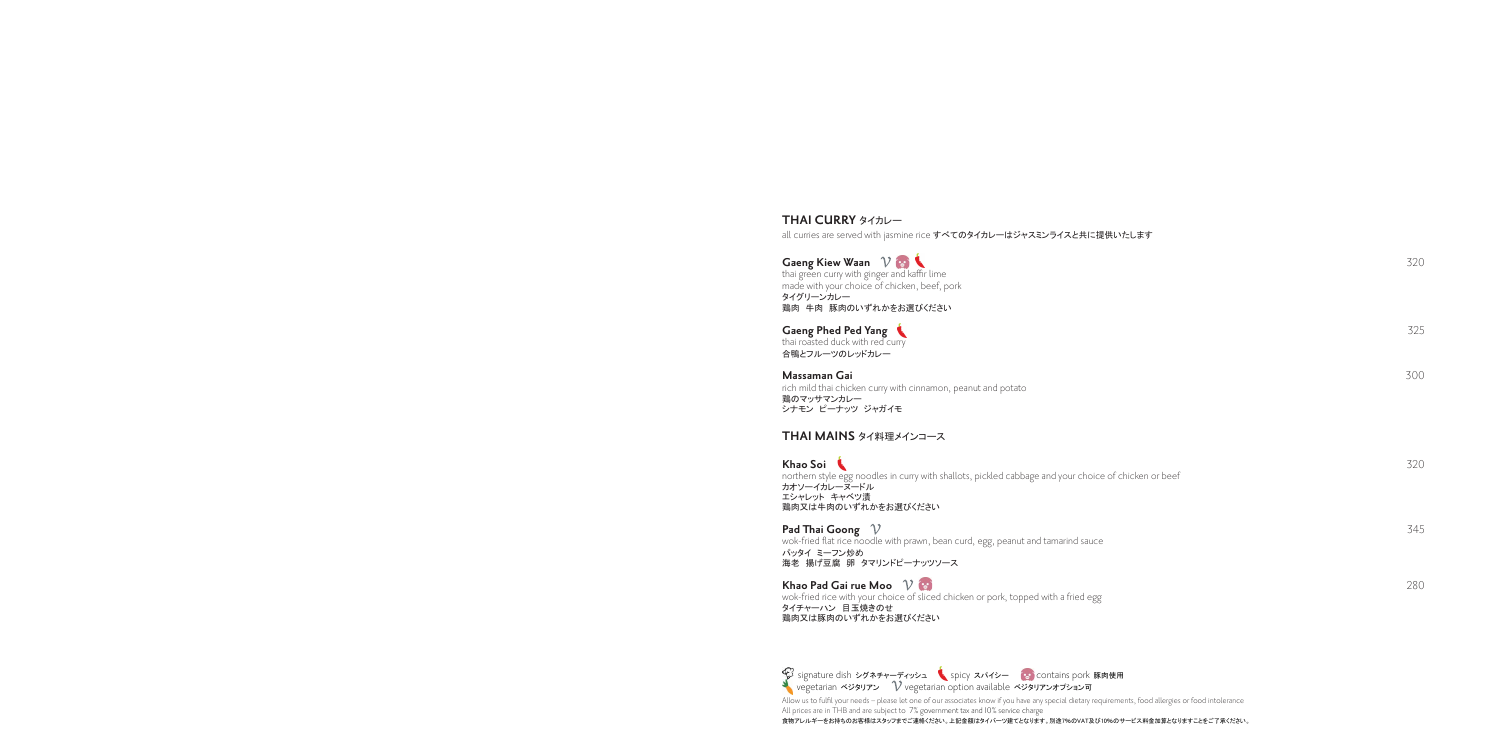| Kaow Pad Poo rue Goong<br>wok-fried rice with your choice of crab meat or prawn, topped with a fried egg<br>シーフードチャーハン 目玉焼きのせ<br>蟹肉又は海老のいずれかをお選びください                                  | 320 |
|---------------------------------------------------------------------------------------------------------------------------------------------------------------------------------------|-----|
| Pad Ka Prow Rad Kaow 8<br>stir-fried minced pork, chicken or beef, with chili, garlic, holy basil, served with rice and a fried egg<br>挽肉とにんにくのバジル炒め 目玉焼きと共に<br>鶏肉 牛肉 豚肉のいずれかをお選びください | 280 |
| Pad Ka Prow Goong<br>stir-fried tiger prawn, with chili, garlic, holy basil, served with rice and a fried egg<br>海老とにんにくのバジル炒め 目玉焼きと共に                                                | 320 |
| <b>ASIAN FAVOURITES アジア料理</b>                                                                                                                                                         |     |
| <b>Hainanese Chicken Rice</b><br>steamed chicken, rice cooked in chicken broth, clear chicken soup<br>海南チキンライス<br>茹で鶏 鶏出汁の炊き上げご飯 お吸い物                                                 | 320 |
| Singapore Laksa Noodle<br>in spicy coconut soup with tiger prawn, bean sprouts and bean curd<br>シンガポール スパイシーラクサヌードル<br>スパイシーココナッツスープ 車海老 もやし 揚げ豆腐                                     | 380 |
| <b>Chinese Beef Noodle Soup</b><br>rice noodle in clear soup with beef short ribs and vegetables<br>中華風牛肉麺<br>米麺 ショートリブ 野菜                                                            | 350 |
| Tempura Soba Noodle Soup<br>buckwheat noodle soup with prawn and vegetable tempura<br>天ぷらそば<br>海老と野菜の天ぷら                                                                              | 340 |
| Garam Masala Curry<br>indian vegetable curry served with garlic butter naan bread<br>ガラムマサラカレー<br>野菜カレー ガーリックバターナン                                                                    | 320 |

↓ signature dish シグネチャーディッシュ ● spicy スパイシー ● contains pork 豚肉使用 **b** vegetarian ベジタリアン レ Vegetarian option available ベジタリアンオプション可

Allow us to fulfil your needs – please let one of our associates know if you have any special dietary requirements, food allergies or food intolerance All prices are in THB and are subject to 7% government tax and 10% service charge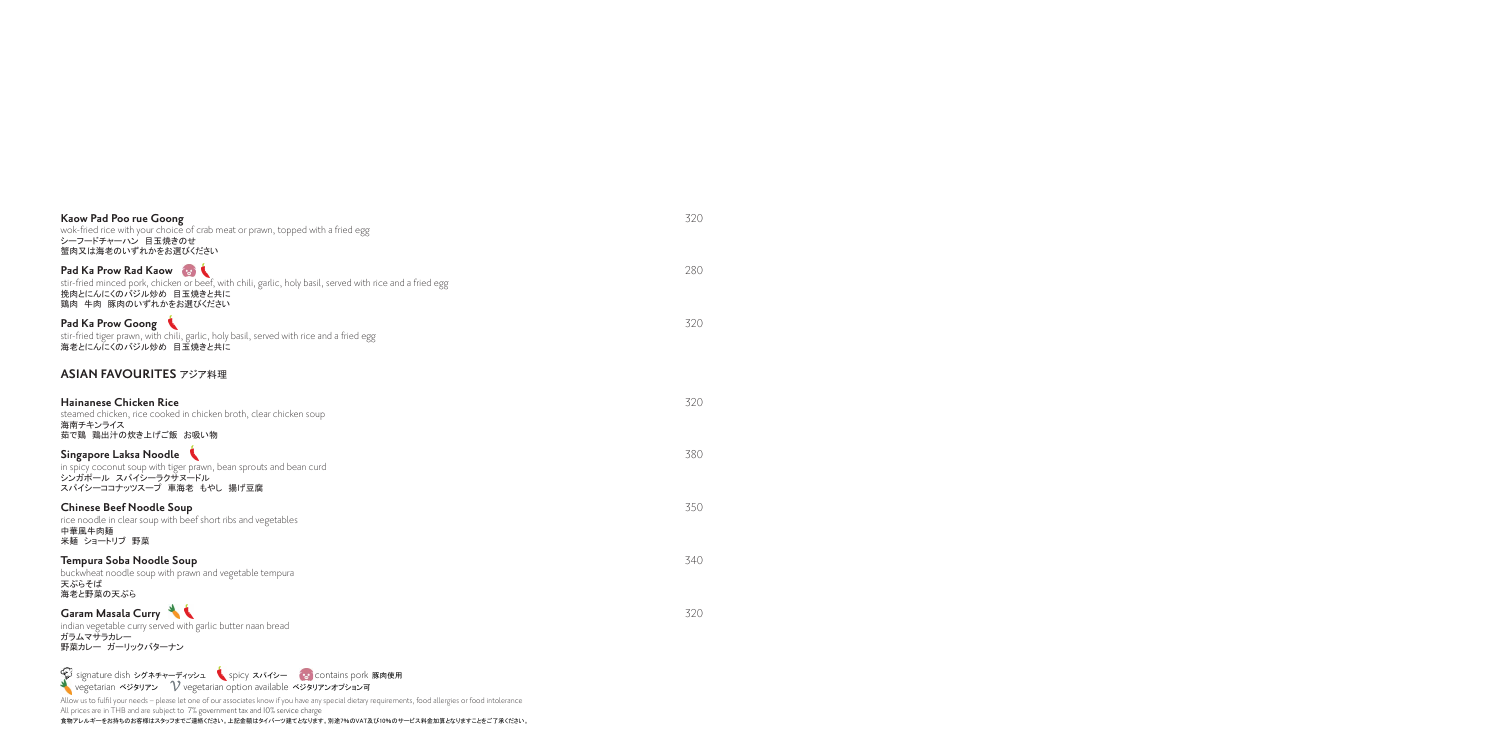#### **MEAT LOVER ステーキ類**

served with 2 side dishes and I sauce of your choice お好みのサイドディッシュ2品とソースをお選び下さい

**Kurobuta Pork Cutlet 900** 黒豚のカツレツ

**Slow Roasted Australian Rack of Lamb** 1200 オーストラリアラムのロースト

**Black Angus Sirloin 300 grams** 1200 う<br>ブラックアンガスビーフのサーロインステーキ 300グラム

red wine sauce, creamy mushroom sauce, peppercorn sauce, mustard sauce, herb butter, isan spicy sauce ソース

赤ワインソース マッシュルームクリーン ファックペッパーソース マスタードソース ハーブバター スパイシーイサーンソース

**SIDE DISH** サイドディッシュ<br>Garden Salad

**Garden Salad** 160 ガーデンサラダ

**Wok-fried Vegetables** 160 野菜炒め

**Wagyu Steak Tenderloin 180 grams** 1700 ∵䛾䝔䞁䝎䞊䝻䜲䞁䝇䝔䞊䜻䚷㻝㻤㻜䜾䝷䝮

**Sautéed Seasonal Vegetable** 160 季節野菜のソテー

**Sauce** 

**Garlic Mashed Potato** 160 ガーリックマッシュポテト

**Pan-fried Potato** 160 ポテト焼

**French Fries** 160 フレンチフライ

**Steamed Jasmine Rice** 80 ご飯

< Signature dish シグネチャーディッシュ Spicy スパイシー → contains pork 豚肉使用 **b** vegetarian ベジタリアン レ Vegetarian option available ベジタリアンオプション可

**Tomato Salad** 160

トマトサラダ

**Garlic Butter Naan Bread** 160

カーリックバターナン

Allow us to fulfil your needs – please let one of our associates know if you have any special dietary requirements, food allergies or food intolerance All prices are in THB and are subject to 7% government tax and 10% service charge

- 
- 
- 
- 
- 
- 
- 
- 
- 
-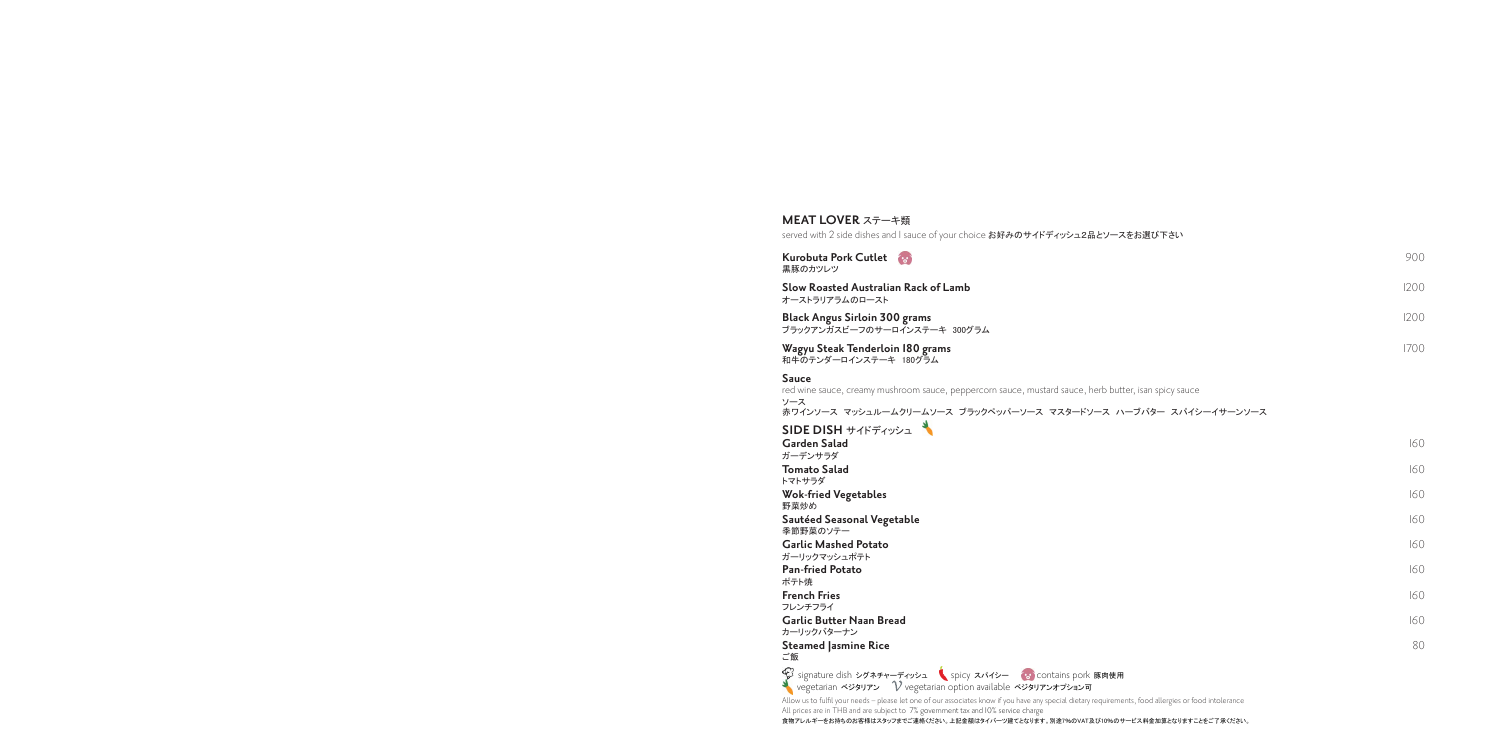## **AUTHENTIC ITALIAN イタリア料理**

| Spaghetti, Linguine, Penne or Fusilli $\bullet\ \mathcal{V}$<br>with sauce of your choice: tomato $+$ basil, bolognese, carbonara, arrabbiata, garlic $+$ olive oil $+$ chili<br>スパゲッティ・リングイーニ・ペンネ・フジッリ<br>お好みのパスタソースと共に: トマトとバジル ボロネーゼ カルボナーラ アラビアータ ペペロンチーノ | 360  |
|---------------------------------------------------------------------------------------------------------------------------------------------------------------------------------------------------------------------------------------------------------------|------|
| <b>Penne with Smoked Salmon</b><br>with light cream sauce and basil<br>スモークサーモンのペンネ<br>クリームソース バジル                                                                                                                                                            | 380  |
| Homemade Tuscan Potato Ravioli<br>with roasted beef ragout and rosemary essence foam<br>自家製ポテトラビオリ トスカーナ風<br>ビーフラグー ローズマリー風味のフォーム                                                                                                                             | 380  |
| Coffee and Cocoa Fettuccine<br>with portobello mushroom, chicken, cherry tomatoes and preserved lemon<br>自家製フィットチーネ コーヒーとココア風味<br>ポートベロマッシュルーム 鶏肉 チェリートマト レモン                                                                                                 | 360  |
| Traditional 52cm Long Spaghetti $\mathcal G$<br>with maine lobster 700 grams, champignons and spicy tomato<br>ロブスターと52センチのロングスパゲッティ(2人前)<br>ボストンロブスター700グラム シャンピニオンソース スパイシートマト                                                                               | 1500 |
| Pumpkin Potato Gnocchi<br>with blue cheese, fresh spinach and cream<br>かぼちゃとじゃがいものニョッキ<br>ブルーチーズ ほうれん草 クリーム                                                                                                                                                   | 390  |
| <b>Roasted Vegetable Risotto</b><br>with basil, mascarpone and parmesan<br>ロースト野菜のリゾット<br>バジル マスカルポーネ パルメザンチーズ                                                                                                                                                | 390  |
| Andaman Seafood Risotto<br>with squid, shrimps, mussels and tomato essence<br>アンダマン海のシーフードリゾット<br>イカ エビ ムール貝 トマトエッセンス                                                                                                                                         | 450  |

#### ↓ signature dish シグネチャーディッシュ ● spicy スパイシー ● contains pork 豚肉使用 **◯** vegetarian ベジタリアン │  $\mathcal V$  vegetarian option available ベジタリアンオプション可

Allow us to fulfil your needs – please let one of our associates know if you have any special dietary requirements, food allergies or food intolerance All prices are in THB and are subject to 7% government tax and 10% service charge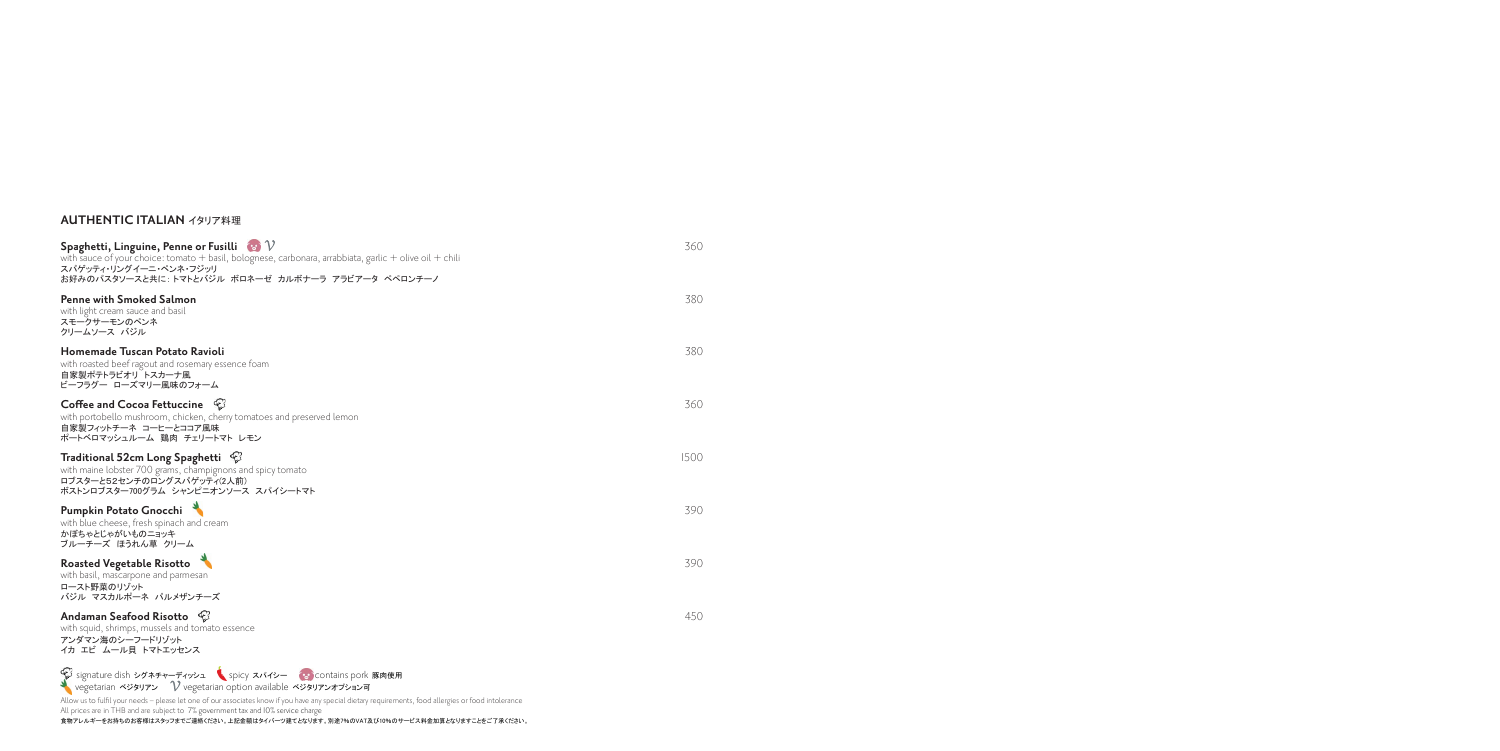

| Queen Margherita Pizza<br>tomato sauce, mozzarella, basil<br>ピッツァ・クイーンマルゲリータ<br>トマトソース モッツァレラチーズ バジル                                     | 350 |
|------------------------------------------------------------------------------------------------------------------------------------------|-----|
| Diavola Pizza <b>8</b><br>tomato sauce, mozzarella, spicy salami<br>ピッツァ・ディアボラ<br>トマトソース モッツァレラチーズ スパイシーサラミ                              | 360 |
| White Pizza<br>mozzarella, gorgonzola, taleggio, parmesan<br>チーズ4種のホワイトピッツァ<br>モッツァレラ ゴルゴンゾーラ タレッジョ パルメザン                                | 390 |
| <b>FROM THE LAND 肉料理</b>                                                                                                                 |     |
| <b>Grilled Chicken Thigh</b><br>grilled potato, asparagus, balsamic tomato confit<br>グリルチキン<br>グリルポテト アスパラガス バルサミコ酢とトマトのコンフィ             | 450 |
| Coffee Roasted Pork Belly $\mathcal{P}_{\mathcal{C}}$<br>the contract of the contract of the contract of the contract of the contract of | 480 |

**Coffee Roasted Pork Belly**  $\bigcirc$  $\bigcirc$ almond crunch, charred mango, pear-wine puree, maple syrup ローストポークコーヒー風味 豚バラ肉を10時間以上コーヒーに漬け込んでから調理しました アーモンド 焼きマンゴー 梨とワインのソース

Allow us to fulfil your needs – please let one of our associates know if you have any special dietary requirements, food allergies or food intolerance All prices are in THB and are subject to 7% government tax and 10% service charge

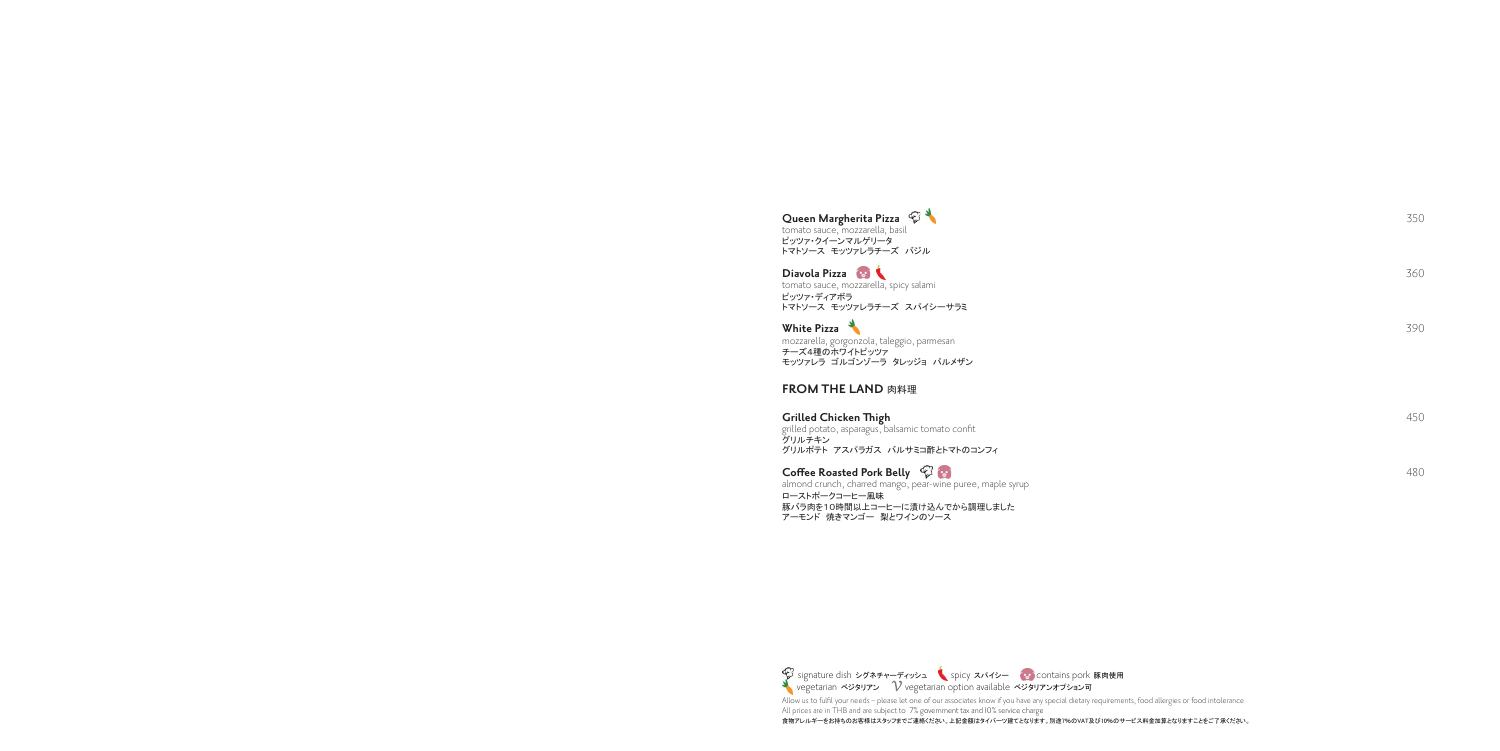| <b>Grass Fed Angus Beef</b><br>polenta, baby carrots, blue cheese yoghurt, coconut powder<br>グラスフェッド アンガスビーフフィレ<br>ポレンタ ベビーキャロット ブルーチーズヨーグルト ココナッツパウダー | 880 |
|--------------------------------------------------------------------------------------------------------------------------------------------------------|-----|
| Kai liew Moo Sap<br>thai fried egg omelet with minced pork<br>タイオムレツ 豚ひき肉炒め                                                                            | 260 |
| Gai Tord Hat Yai $\mathcal{G}$<br>southern thai style crispy chicken flavoured with garlic and coriander root<br>ハジャイ風クリスピーチキン<br>ニンニクとコリアンダールート風味     | 320 |
| Gai Pad Med Mamuang<br>stir-fried chicken with cashew nuts, chives and chili<br>鶏肉のカシューナッツ炒め<br>ニラ 唐辛子                                                 | 350 |
| Moo Tord Gratiem (3)<br>stir-fried pork with garlic<br>豚肉のガーリック炒め                                                                                      | 360 |
| Nuae Pad Nam Man Oi<br>stir-fried beef with oyster sauce<br>牛肉のオイスターソース炒め                                                                              | 420 |



Allow us to fulfil your needs – please let one of our associates know if you have any special dietary requirements, food allergies or food intolerance All prices are in THB and are subject to 7% government tax and 10% service charge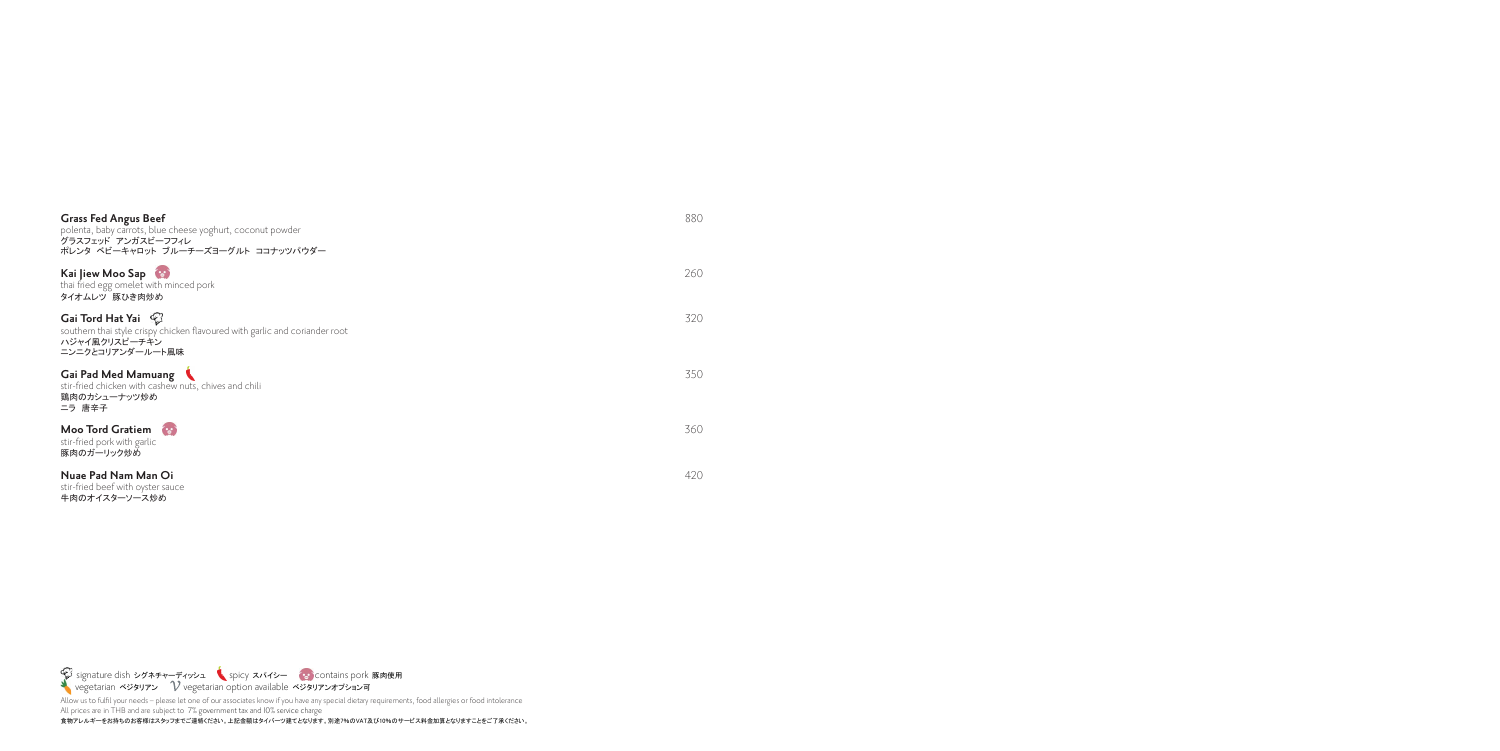### **FROM THE OCEAN**  $\dot{y}$  -  $7 - \dot{y}$

#### **Roasted Prosciutto Wrapped Butterfish** 450

#### **Grilled Atlantic Salmon**

| Roasted Prosciutto Wrapped Butterfish<br>with mashed green peas, rocket, cherry tomato, garlic confit<br>バターフィッシュのプロシュート包み焼き<br>マッシュドグリーンピース ルッコラ チェリートマト ニンニクのコンフィ | 450 |
|---------------------------------------------------------------------------------------------------------------------------------------------------------------------|-----|
| <b>Fish and Chips</b><br>crispy battered black cod served with fries french, tartar sauce and malt vinegar<br>フィッシュアンドチップス<br>ギンダラのフライ フライドポテト タルタルソース モルトビネガー      | 480 |
| Grilled Atlantic Salmon<br>orange infused fennel, olives, mango, salsa verde<br>アトランティックサーモンのグリル<br>フェンネルのオレンジ風味 オリーブ マンゴー サルサベルデ                                   | 580 |
| Phad Pio Waan Talay<br>stir-fried assorted seafood with sweet and sour sauce<br>シーフードのスイートサワー炒め                                                                     | 460 |
| Chu Chee Pu Nim<br>soft-shell crab with red curry sauce and kaffir lime<br>ソフトシェルクラブのカレー炒め                                                                          | 480 |
| Pla Krapong Tord Gratiem Prik Thai Dam $~\,$ $\,$ $\,$ $\,$ $\,$                                                                                                    | 430 |

deep-fried white snapper with garlic and black peppercorn sauce 鱸のニンニクとブラックペッパーソース炒め

Allow us to fulfil your needs – please let one of our associates know if you have any special dietary requirements, food allergies or food intolerance All prices are in THB and are subject to 7% government tax and 10% service charge

食物アレルギーをお持ちのお客様はスタッフまでご連絡ください。上記金額はタイパーツ建てとなります。別途7%のVAT及び10%のサービス料金加算となりますことをご了承ください。

# **Pla Krapong Tord Gratiem Prik Thai Dam** 430

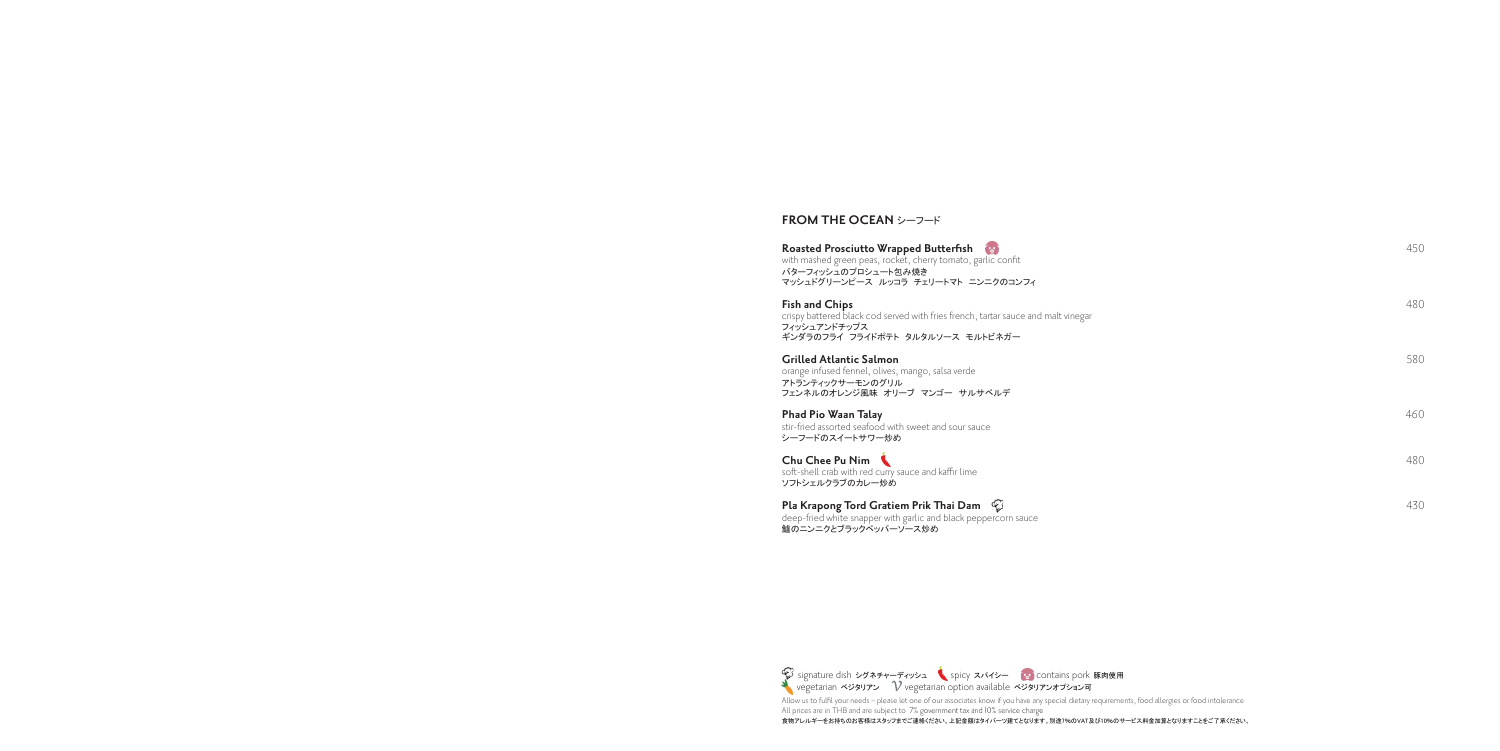Allow us to fulfil your needs – please let one of our associates know if you have any special dietary requirements, food allergies or food intolerance All prices are in THB and are subject to 7% government tax and 10% service charge

食物アレルギーをお持ちのお客様はスタッフまでご連絡ください。上記金額はタイパーツ建てとなります。別途7%のVAT及び10%のサービス料金加算となりますことをご了承ください。

**Tomato Soup** 170 䝖䝬䝖䝇䞊䝥

## **CHILDREN MENU お子様用メニュー**

| 220 | Fried Egg <sup>&amp;</sup><br>served with ham and sausage<br>目玉焼き<br>ハム ソーセージ                               | 200 |
|-----|-------------------------------------------------------------------------------------------------------------|-----|
| 190 | Grilled Cheese Sandwich<br>チーズサンドイッチ                                                                        | 190 |
| 170 | Spaghetti<br>choice of cream cheese sauce, bolognese or tomato sauce<br>スパゲッティー<br>クリームチーズソース、ミートソース、トマトソース | 190 |
| 170 | <b>Fish Finger</b><br>フィッシュフィンガー                                                                            | 200 |
| 150 | <b>Wok-fried Noodle with Chicken</b><br>チキンのフライドヌードル                                                        | 190 |
|     | <b>Chocolate Fudge Brownie</b><br>チョコレートファッジブラウニー                                                           | 150 |
| 170 | Ice Cream (per scoop)<br>カップアイスクリーム                                                                         | 120 |
|     |                                                                                                             |     |

↓ signature dish シグネチャーディッシュ ● spicy スパイシー ● contains pork 豚肉使用 **১** vegetarian ≺ジタリアン  ${\mathcal V}$  vegetarian option available ≺ジタリアンオプション可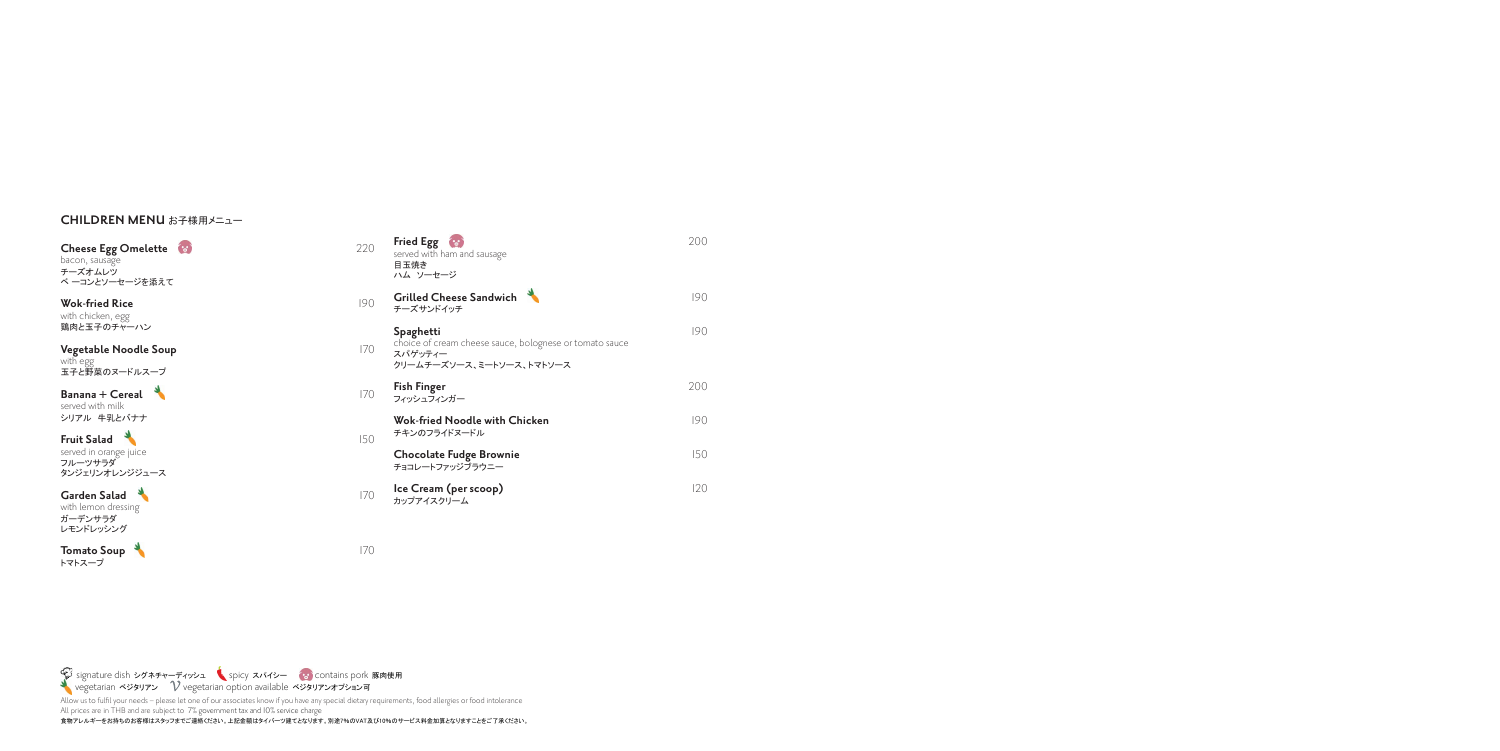| Selection of World Cheeses<br>served with dried fruits, honey and crackers<br>各国のチーズ                                                                                         | 475 |
|------------------------------------------------------------------------------------------------------------------------------------------------------------------------------|-----|
| ドライフルーツ 蜂蜜 クラッカー                                                                                                                                                             |     |
| Coconut Crème Brûlée<br>made with chiangmai vanilla and served with coconut sherbet<br>ココナッツクリーム ブリュレ<br>タイ・チェンマイ産のバニラと共に作りました ココナッツシャーベット添え                                 | 300 |
| Green Tea Dome<br>mascarpone mousse, green tea cremeux<br>抹茶ムースケーキ<br>マスカルポーネチーズのムースと抹茶のクレムーのハーモニー                                                                           | 350 |
| Flourless Almond Chocolate Cake<br>served with fresh raspberry and almond chocolate bits<br>アーモンドチョコレートケーキ(小麦粉無使用)<br>フレッシュラズベリー アーモンドチョコレート                                 | 320 |
| Neapolitan Coffee Pudding<br>bread soaked with coffee, topped with cocoa mascarpone mousse<br>ナポリ風コーヒープリン<br>スポンジケーキのコーヒー浸し ココアとマスカルポーネチーズのムース                               | 320 |
| Sankaya Fakthong<br>thai pumpkin egg custard<br>タイ風かぼちゃのカスタードプリン                                                                                                             | 200 |
| Tabtim Krob<br>coconut and water chestnut dumpling in coconut syrup<br>ココナッツとクワイの団子 ココナッツシロップと共に                                                                             | 200 |
| Khanom Mo Kaeng Thua<br>homemade thai custard with mung bean<br>自家製タイカスタード 青小豆                                                                                               | 200 |
| Khao Niew Dam Mamuang<br>fresh mango with organic black sticky rice<br>マンゴーステッキーライス<br>黒もち米と共に                                                                               | 340 |
| lce Cream Kati Rue Cha Thai Rue Takrai<br>homemade thai ice cream<br>choice of coconut, lemongrass or thai tea flavours<br>自家製タイアイスクリーム<br>ココナッツ レモングラス タイティー風味のいずれかをお選びください | 260 |
| A Scoop of Ice Cream<br>カップアイスクリーム                                                                                                                                           | 100 |
| <b>Exotic Fruits of Thailand</b><br>individual or combined fresh fruits<br>タイ季節のフルーツ<br>ー品または盛り合わせ                                                                           | 280 |

Allow us to fulfil your needs – please let one of our associates know if you have any special dietary requirements, food allergies or food intolerance All prices are in THB and are subject to 7% government tax and IO% service charge<br>食物アレルギーをお持ちのお客様はスタッフまでご連絡ください。上記金額はタイパーツ建てとなります。別途7%のVAT及び10%のサービス料金加算となりますことをご了承ください。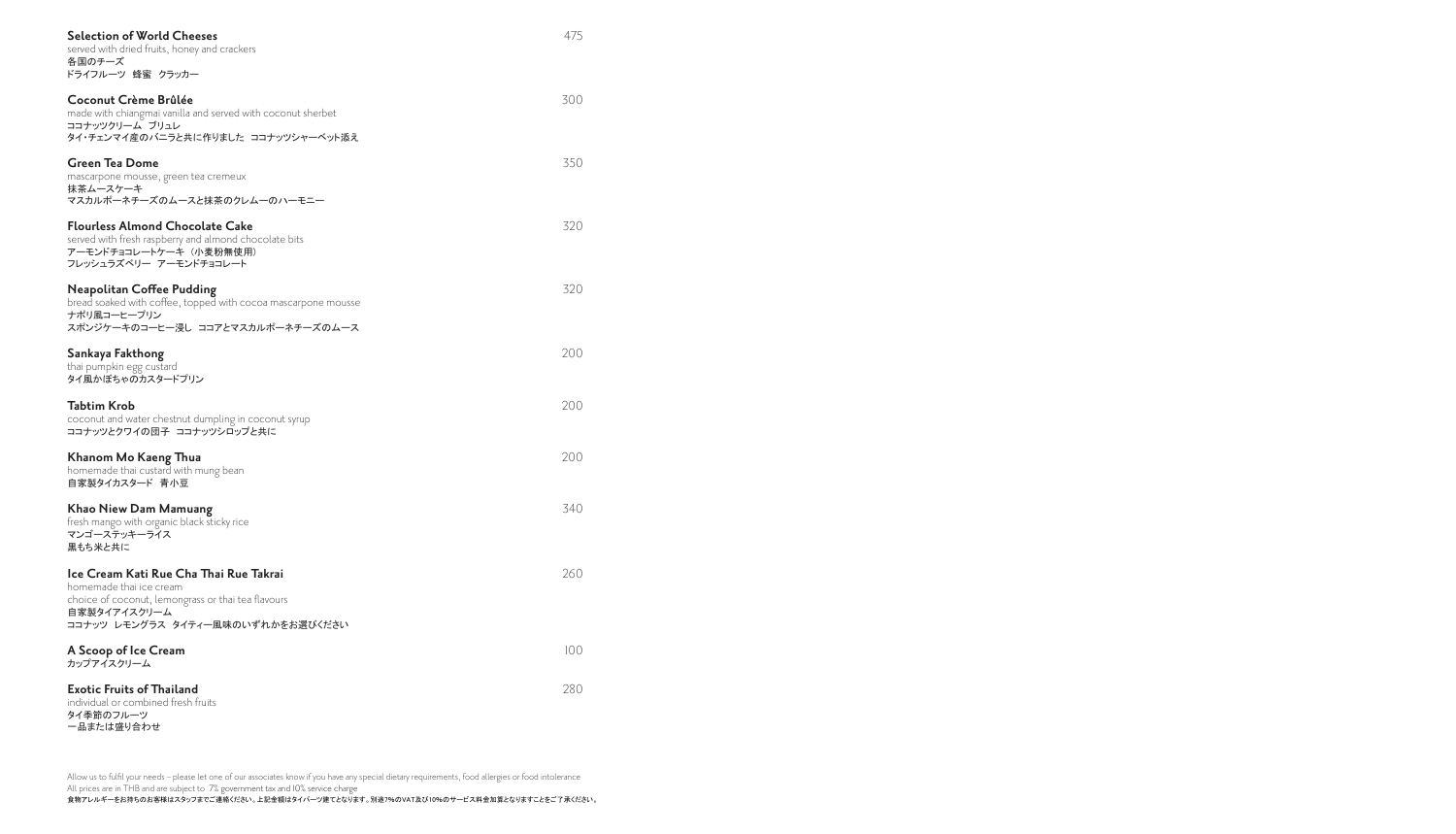## **COCKTAIL** カクテル

| <b>Bamboo Crush</b><br>chivas regal, ginger ale, apple juice, sugar syrup, fresh mint<br>バンブークラッシュ<br>シーバスリーガル ジンジャーエール アップルジュース シロップ フレッシュミント                   | 270 | <b>Spiced Mojito</b><br>dark rum, ginger ale, lime juice, fresh mint, sugar syrup<br>スパイスモヒート<br>ダークラム ジンジャーエール ライムジュース フレッシュミント シロップ | 270 |
|------------------------------------------------------------------------------------------------------------------------------------------------------------------|-----|---------------------------------------------------------------------------------------------------------------------------------------|-----|
| <b>Ginger Mint Lemonade</b><br>citrus vodka, fresh mint, lemon juice, ginger, sugar syrup, sprite<br>ジンジャーミントレモネード<br>シトラスウォッカ フレッシュミント レモンジュース ジンジャー シロップ スプライト | 270 | <b>Tangerine Cooler</b><br>gin, tangerine juice, syrup, lemon juice, sprite<br>タンジェリンクーラー<br>ジン タンジェリン シロップ レモンジュース スプライト             | 270 |
| Lime Strawberry Daiquiri<br>light rum, lime juice, strawberry, strawberry liqueur, sugar syrup<br>ライム ストロベリーダイキリ<br>ライトラム ライムジュース ストロベリー ストロベリーリキュール シロップ        | 270 | Imosa<br>triple sec, orange juice, prosecco<br>イモザ<br>トリプルセク オレンジジュース シャンパン                                                           | 270 |
| Pepper Caipirinha<br>cachaca, lime, fresh basil, white peppercorns<br>ペッパーカイピリーニャ<br>砂糖きびラム ライム フレッシュバジル ホワイトペッパーコーン                                             | 270 | Campari Cocktail<br>vodka, campari, angostura bitters<br>カンパリマティーニ<br>ウォッカ カンパリ アンゴスチュラビターズ                                           | 270 |

## **MARTINI**  $\nabla \overline{\tau}$

| Dry<br>dry gin, dry vermouth<br>ドライ<br>ドライジン ドライベルモット                                                        | 270 | Pomegranate<br>vodka, pomegranate, cointreau, sugar syrup<br>ザクロ<br>ウォッカ ザクロジュース コアントロー シロップ                               | 270 |
|--------------------------------------------------------------------------------------------------------------|-----|----------------------------------------------------------------------------------------------------------------------------|-----|
| Dirty<br>vodka, dry vermouth, olive, olive juice<br>ダーティー<br>ウォッカ ドライベルモット オリーブ オリーブジュース                     | 270 | Pretty<br>vodka, dry vermouth, grand manier, amaretto<br>プリティ<br>ウォッカ ドライベルモット グランマルニエ アマレット                               | 270 |
| Chic<br>gin, fresh pomelo, apple juice, lime juice, syrup<br>シック<br>ウォッカ フレッシュグレープフルーツ アップルジュース ライムジュース シロップ | 270 | <b>Flirtini</b><br>vodka, prosecco, orange liquer, pineapple juice, pineapple<br>フラティーニ<br>ウォッカ プロセッコ オレンジリキュール パイナップルジュース | 270 |

# **MOCKTAILS** ノンアルコールカクテル

| <b>Ginger Lime Crush</b><br>fresh mint, lemon juice, ginger, sugar syrup, sprite<br>ジンジャーライムクラッシュ<br>フレッシュミント レモンジュース ジンジャー シロップ スプライト | 180 | Pomegranate Virgin Mojito<br>fresh mint, lime juice, pomegranate juice, grenadine syrup, soda water<br>ノンアルコール・ザクロモヒート<br>ミント ライムジュース ザクロジュース グレナデン・シロップ ソーダ | 18C  |
|----------------------------------------------------------------------------------------------------------------------------------------|-----|--------------------------------------------------------------------------------------------------------------------------------------------------------------|------|
| Power Up<br>yoghurt, honey, lychee, peach, apple, guava, passionfruit<br>パワーアップ<br>ヨーグルト 蜂蜜 グリーンアップル ライチ ピーチ パッションフルーツ                 | 180 | Sweet Touch<br>yoghurt, honey, raspberry, peach, pomegranate, orange<br>スイートタッチ<br>ヨーグルト 蜂蜜 ピーチ ザクロ ラズベリー オレンジ                                               | -180 |

Allow us to fulfil your needs – please let one of our associates know if you have any special dietary requirements, food allergies or food intolerance All prices are in THB and are subject to 7% government tax and IO% service charge<br>食物アレルギーをお持ちのお客様はスタッフまでご連絡ください。上記金額はタイパーツ建てとなります。別途7%のVAT及び10%のサービス料金加算となりますことをご了承ください。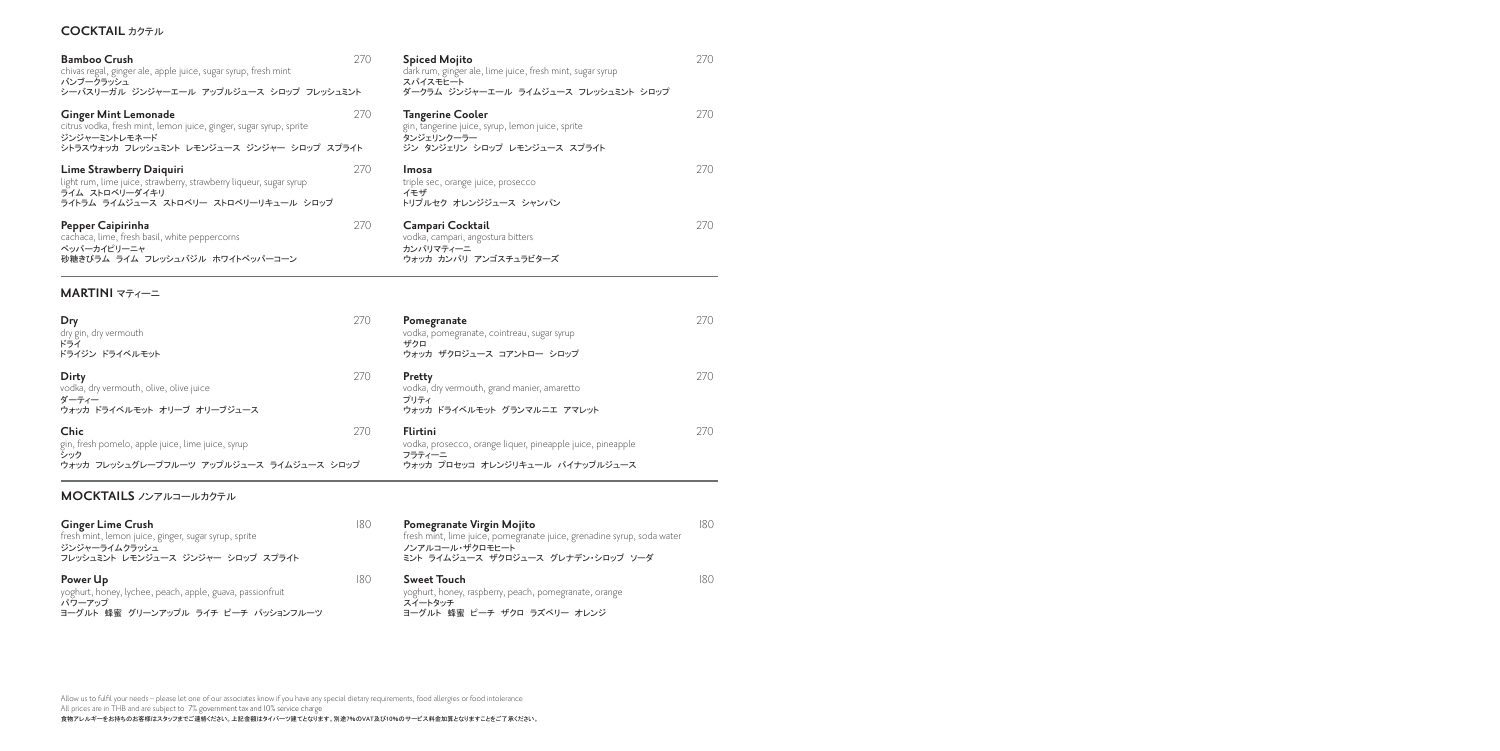## **BEER AND CIDER** ビール サイダー

| <b>Chang Classic</b><br>チャーン                                      | 15( |   |
|-------------------------------------------------------------------|-----|---|
| Chalawan Thai Craft Beer - Full Moon Brewery<br>フルムーン チャラワンペールエール | 240 | ŧ |
| Heineken<br>ハイネケン                                                 | 190 |   |
| Asahi<br>アサヒ                                                      | 190 |   |
| Corona<br>コロナ                                                     | 240 |   |

# **SOFT DRINKS** ソフトドリンク

| Smoothies                                                                          |     |
|------------------------------------------------------------------------------------|-----|
| フルーツスムージー                                                                          |     |
| Strawberry with banana and apple<br>バナナ グリーンアップル ストロベリー                            | 200 |
| Raspberry with peach, orange and pomegranate<br>ピーチ ザクロ ラズベリー オレンジ                 | 200 |
| Blueberry with mango, orange and guava<br>ブルーベリー マンゴ オレンジ グアバ                      | 200 |
| Lychee with peach, apple, guava and passionfruit<br>グリーンアップル グアバ ライチ ピーチ パッションフルーツ | 200 |
| Mango with pineapple<br>マンゴ パイナップル                                                 | 200 |
|                                                                                    |     |

| Eye Opener                                                                                                                                      |     | S                |
|-------------------------------------------------------------------------------------------------------------------------------------------------|-----|------------------|
| アイ オープナー<br>$L$ ychee + Thai Basil + Ginger<br>ライチ タイバジル 生姜                                                                                     | 190 | ラ<br>S           |
| Passionfruit + Lemongrass<br>パッションフルーツ レモングラス                                                                                                   | 190 | R<br>Ľ           |
| AC fresh Juice<br>mango, pink guava, kiwi, black currant, raspberry<br>ACフレッシュジュース<br>マンゴージュース ピンクグアバジュース キウイフルーツジュース<br>ブラックカラントジュース ラズベリージュース | 200 | В<br>ク<br>N<br>₹ |
| <b>Freshly Pressed Juice</b><br>orange, mango, watermelon, coconut<br>フレッシュオレンジジュース フレッシュマンゴージュース<br>フレッシュスイカジュース フレッシュココナッツ                    | 230 |                  |

| Light Beer<br>ライトビール<br>San Miguel Light<br>サンミゲルライト                      | 200 |  |
|---------------------------------------------------------------------------|-----|--|
| Non Alcoholic Beer<br>ノンアルコールビール<br>Clausthaler<br>クラウスターラー               | 250 |  |
|                                                                           |     |  |
| Pepsi, Pepsi Max, 7 Up 245ml<br>ペプシコーラ ペプシマックス セブンアップ 245ml               | 100 |  |
| Soda Water, Ginger Ale, Tonic Water 330ml<br>ソーダ ジンジャーエール トニックウォーター 330ml | 125 |  |

| <b>Fentimans Botanically Brewed Beverage 275ml</b>                 | 190 | P. |
|--------------------------------------------------------------------|-----|----|
| wild english elderflower, rose lemonade,                           |     | ぺ  |
| traditional ginger beer, mandarin $\delta x$ seville orange jigger |     |    |
| フェンティマンスのボタニカルドリンク 275ml                                           |     | S۰ |
| ワイルドイングリッシュ・エルダーフラワー ローズレモネード                                      |     | ソ  |
| ジンジャービア マンダリン&シビルオレンジ・ジガー                                          |     |    |

## **JUICES AND SMOOTHIES** ジュース フルーツスムージー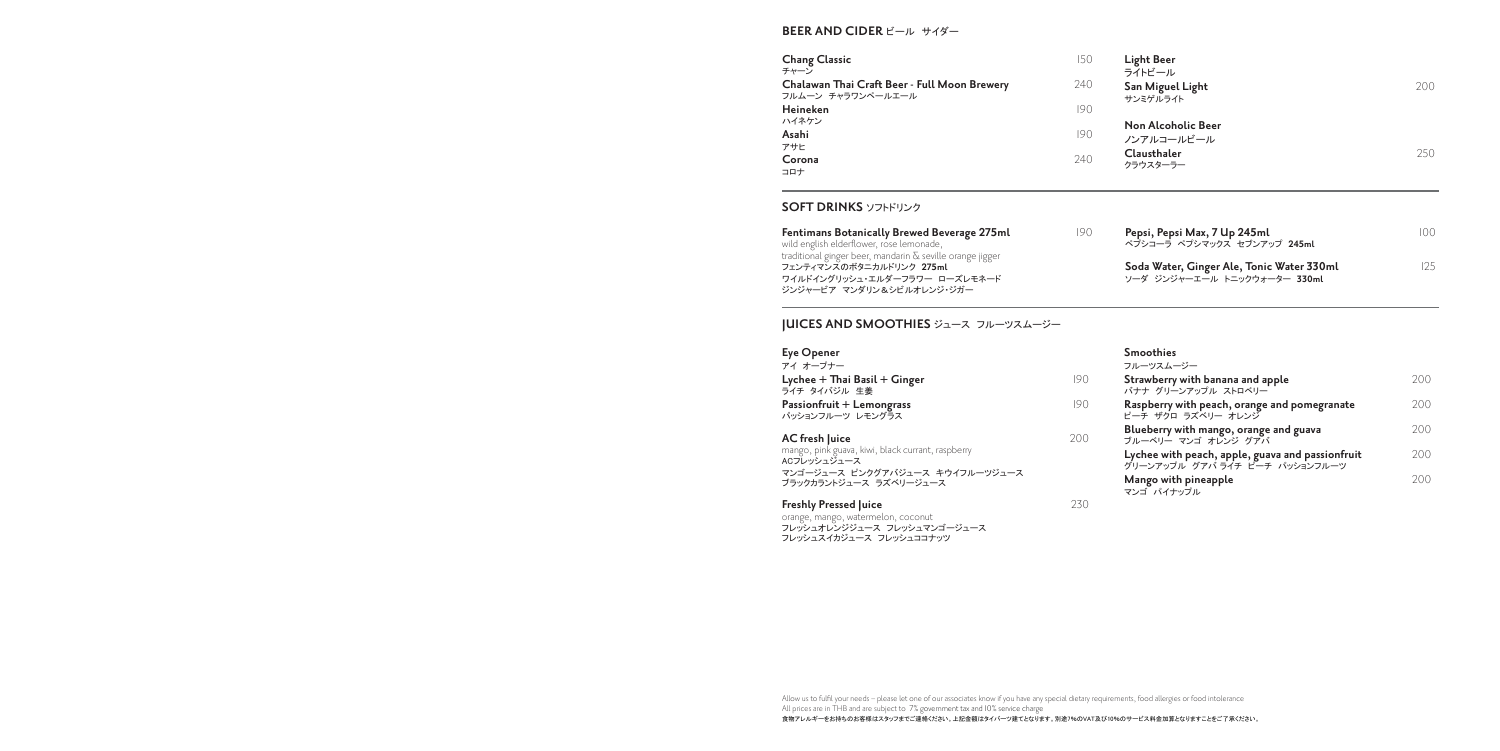Decaffeinated option is available for all coffee above Prepared with your preference of milk - full cream, low fat or soybean milk<br>上記すべてのコーヒーはカフェイン抜きもご用意いたしております。 ご希望に応じて低脂肪乳や豆乳でもお作りいたします

## **RONNEFELDT TEA ロンネフェルトティー**

## **ILLY COFFEE** イリー・コーヒー

| <b>Espresso</b>          | 150<br><b>French Press</b>    | 180 |
|--------------------------|-------------------------------|-----|
| エスプレッソ                   | コーヒーフレンチプレス                   |     |
| Double Espresso          | 180<br>Macchiato Caldo        | 150 |
| ダブル・エスプレッソ               | マキアート・カルド                     |     |
| Americano                | 150<br>Caffè Latte            | 150 |
| アメリカーノ                   | カフェ・ラテ                        |     |
| Cappuccino               | 150<br><b>Iced Espresso</b>   | 180 |
| カプチーノ                    | アイスエスプレッソ                     |     |
| <b>Double Cappuccino</b> | 180<br><b>Iced Cappuccino</b> | 180 |
| ダブル・カプチーノ                | アイスカプチーノ                      |     |

| <b>Black Tea</b>                                                            |                                                                          | <b>White and Oolong Tea</b><br>中国茶            |            |  |
|-----------------------------------------------------------------------------|--------------------------------------------------------------------------|-----------------------------------------------|------------|--|
| ブラック<br>St.   ames Ceylon English Breakfast<br>イングリッシュブレックファスト・セントジェームスセイロン | 170                                                                      | White Yunnan Silver Tips<br>ホワイトユンナン シルバーティップ | 200        |  |
| <b>Spring Darjeeling</b><br>スプリング ダージリン                                     | 170                                                                      | Dung Ti Oolong<br>ドゥンティーウーロン                  | 200        |  |
| Darjeeling Earl Grey<br>ダージリン・アールグレイ                                        | 170                                                                      | Herbal Infusion / Caffeine Free Tea<br>ハーブティー |            |  |
| <b>Green Tea</b><br>グリーンティー<br><b>Fancy Sencha</b><br>煎茶                    | Le Méridien Blend<br>ル・メリディアンブレンド<br><b>Lemon Grass</b><br>170<br>レモングラス |                                               | 170<br>170 |  |
|                                                                             |                                                                          |                                               |            |  |
| Morgentau<br>モルゲンタオ                                                         | 170                                                                      | <b>Refreshing Mint</b><br>ペパーミント              | 170        |  |
| Jasmine Gold China<br>ジャスミン ゴールドチャイナ                                        | 170                                                                      | <b>Ceylon Decaffeinated</b><br>セイロン ディカフェイン   | 170        |  |
| H2O ミネラルウォーター                                                               |                                                                          |                                               |            |  |
| Evian 500ml / 750ml<br>エビアン (500ml/750ml)                                   | 165 / 235                                                                | Perrier 330ml / 750ml<br>ペリエ (330ml/750ml)    | 155/260    |  |
| Badoit 330ml / 750ml<br>バドア(330ml/750ml)                                    | 145/250                                                                  | S. Pellegrino 500ml<br>サン ペレグリノ (500ml)       | 185        |  |
|                                                                             |                                                                          | <b>Domestic Chang Water</b><br>ローカルチャーンウォーター  | 60         |  |

Allow us to fulfil your needs – please let one of our associates know if you have any special dietary requirements, food allergies or food intolerance All prices are in THB and are subject to 7% government tax and IO% service charge<br>食物アレルギーをお持ちのお客様はスタッフまでご連絡ください。上記金額はタイバーツ建てとなります。別途7%のVAT及び10%のサービス料金加算となりますことをご了承ください。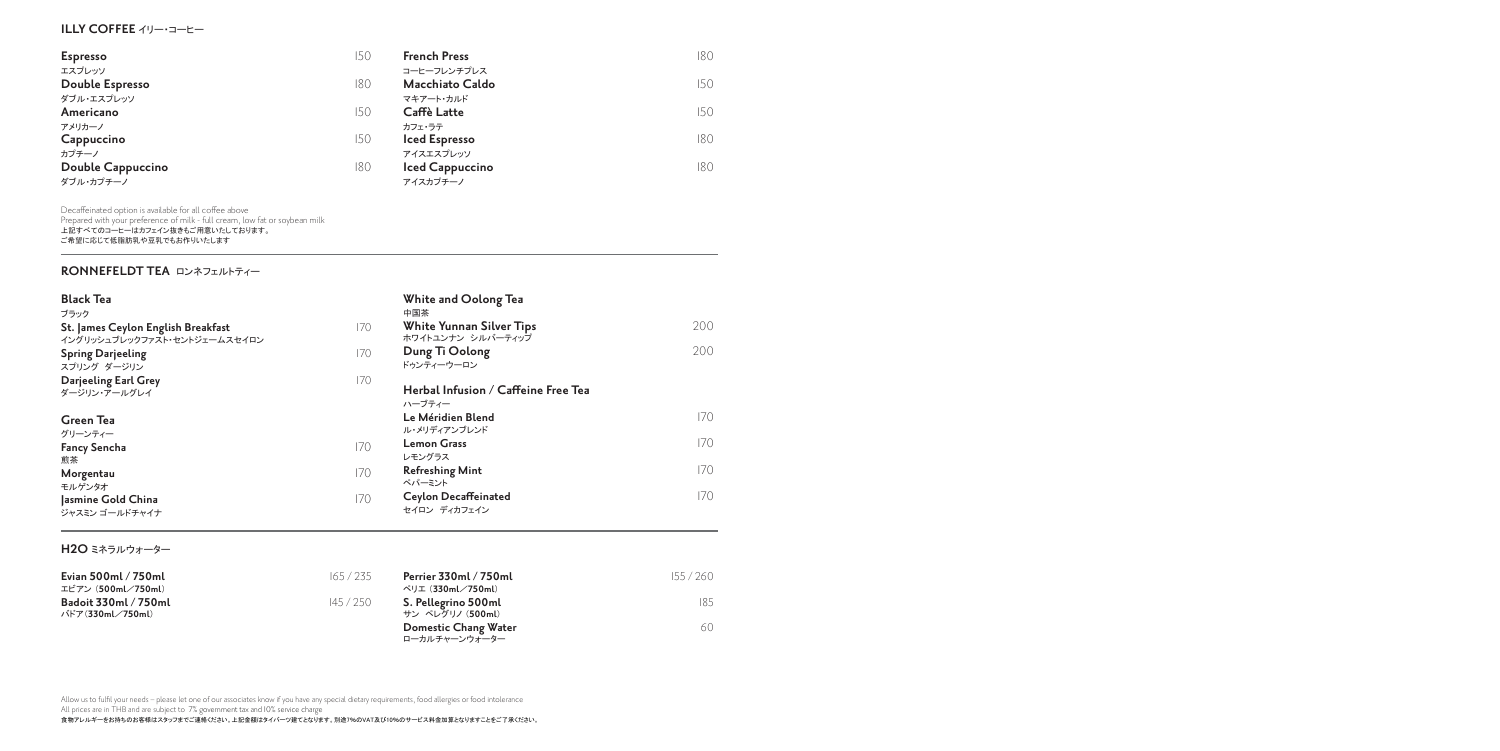#### **SPARKLING WINE** スパークリングワイン

Glera, Prosecco Extra Dry, Colmei, Desiderio Jeio, Italy グレラ プロセッコエクストラドライ コルメイ デシデリオ・ジェイオ イタリア

Brut Cordon Rouge NV, G.H. Mumm, France (750ml) コルドン・ルージュ G.H.マム フランス 750ml

**Brut Imperial NV, Moët & Chandon, France (200ml)** 1450 ブリュット モエシャンドン フランス 200ml

**Brut Imperial NV, Moët & Chandon, France (750ml)** ブリュット モエシャンドン フランス 750ml

**WHITE WINE 白ワインワイン** 

Pinot grigio, Talamonti Tavo, Ilauri, Italy ピノグリッジョ タラモンティ タヴォ イタリア

**Chardonnay, Rawson's Retreat Private Release, Australia** 320 1600 シャルドネ ローソンズ・リトリート プライベートリリース オーストラリア

Sauvignon Blanc, Kim Crawford, New Zealand ソーヴィニヨンブラン キムクロフォード ニュージーランド

**Chardonnay, Te Mata Estate, New Zealand** シャルドネ テマタエステート ニュージーランド

**Chardonnay, Private Selection, Robert Mondavi, USA** シャルドネ プライベートセレクション ロバートモンダヴィ アメリカ

**Chardonnay, Stimson Estate Cellars, USA** シャルドネ スティムソンエステート アメリカ

| glass | bottle |
|-------|--------|
| 360   | 1800   |
|       | 5700   |
|       | 1450   |
|       | 6900   |
|       |        |

| 300 | 1500 |
|-----|------|
| 320 | 1600 |
| 360 | 1800 |
| 360 | 1800 |
| 360 | 1800 |
| 320 | 1600 |